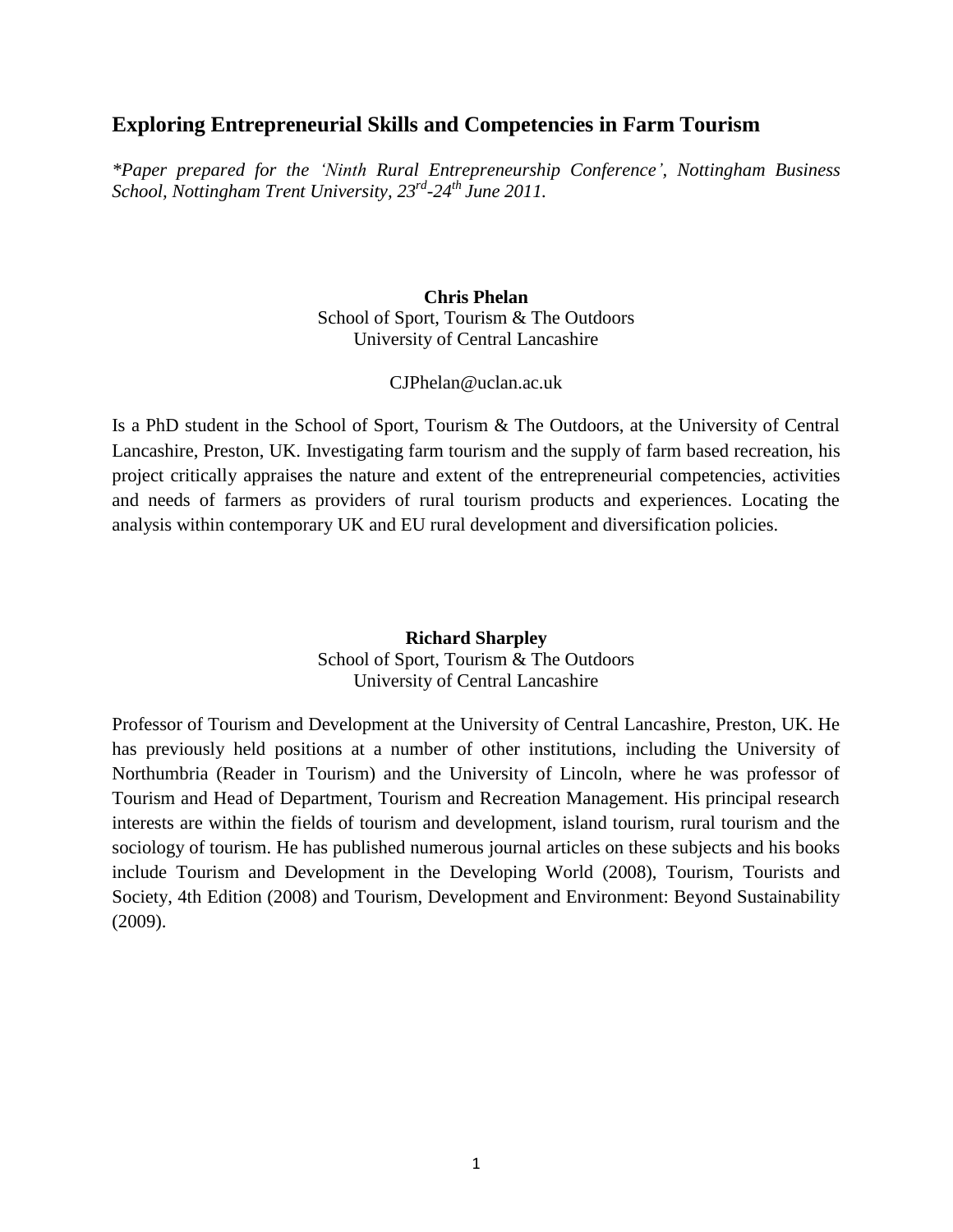# **Exploring Entrepreneurial Skills and Competencies in Farm Tourism**

**Abstract:** Diversification to farm tourism is increasingly seen as a viable development strategy to promote a more diverse and sustainable rural economy and to counter declining farm incomes. However, our understanding of the dynamics of the modern farm tourism business and the entrepreneurial and competitive skills farmers require in making the transition from agriculture to a diversified - and service based - enterprise remains limited. Hence, the aim of this paper is to explore the range of skills and competencies that farmers in the North West of England identify as important when adopting a diversification strategy to farm tourism. With the findings indicating that that whilst a range of managerial skills are valued by farmers, they lack many of the additional business and entrepreneurial competencies required for success. Moreover, this paper acknowledges the need to generate consensus on the requisite skill-set that farm tourism operators require, along with a need for a currently fragmented rural tourism literature to acknowledge the significance of rural entrepreneurship and the characteristics of successful farmers and farm tourism ventures.

# **Introduction**

Farm based recreation and tourism is acknowledged as one of a number of potential strategies for farm families who, in the context of declining farm incomings and reforms to the European Union's (EU) Common Agricultural Policy (CAP) wish to remain 'on the land'. This paper outlines the findings from an empirical investigation, which considers the range of skills and competencies that farmers in the North West of England identify as important for successful diversification to farm tourism. Although the context of this research is diversification to tourism in the UK, the subject is one that applies to many farm households in the developed nations of the world, where the promotion of tourism as an alternative farm enterprise has become a significant development strategy within rural and peripheral regions (Hjalager, 1996; Jones, *et al*., 2009; Ollenburg, 2008).

The overriding trend in UK farming has been that 'total income from farming' has declined steadily over recent decades, from £8.9m in 1973 to £4.4m in 2010 (Defra, 2010). Moreover, these declining farm incomes and ongoing CAP reform have led to increasing pressures for a reorientation from productivist to more entrepreneurial models of farming, with the result that farmers are increasingly required to become more market oriented, and to treat their 'farms as firms', in order to survive (Meert, *et al*., 2005; Phillipson, *et al*., 2004; Jones, *et al*., 2009). Thus, as diversification becomes an almost expected agricultural practice, farmers are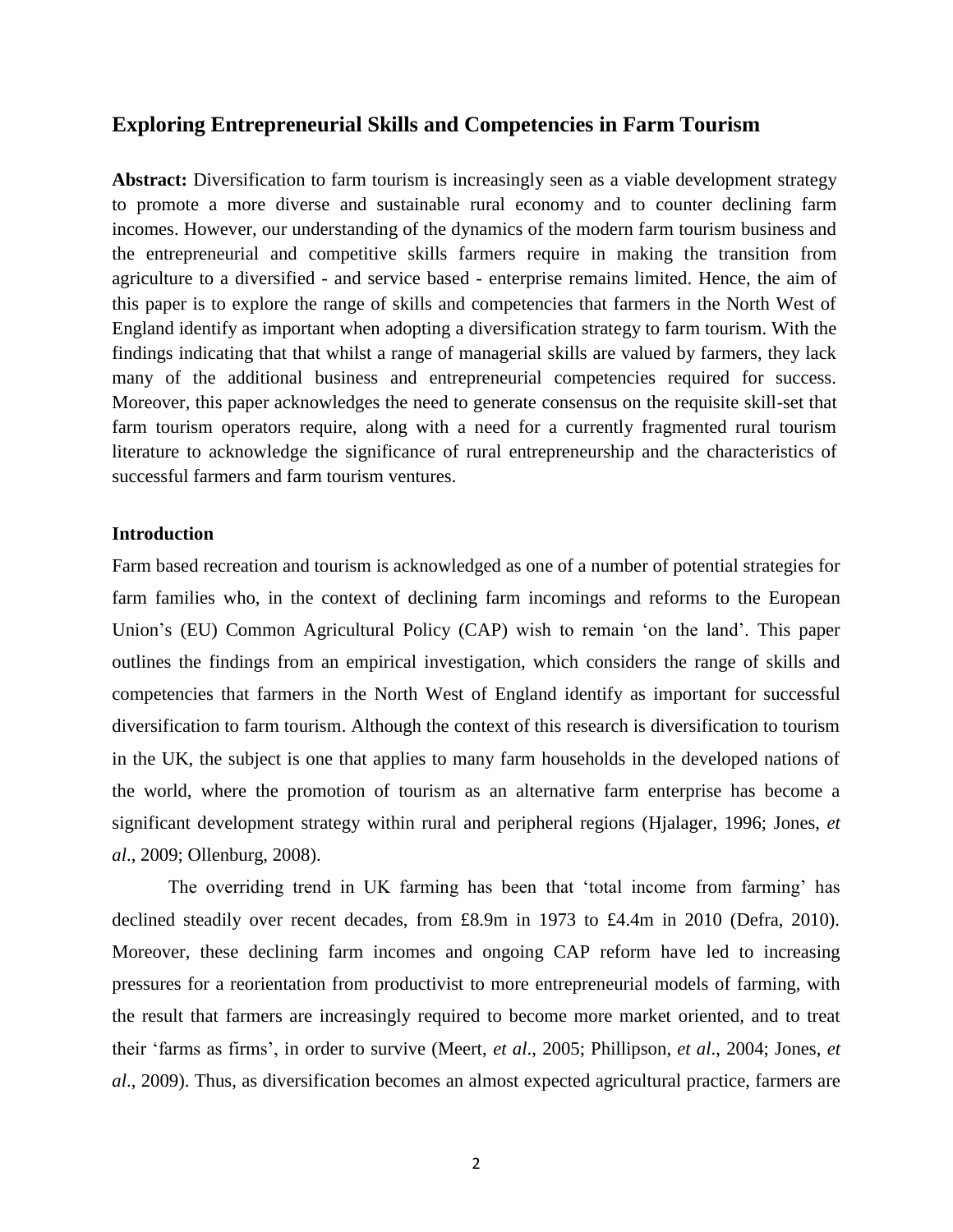increasingly recognised as entrepreneurial, needing to develop new skills and capabilities to remain competitive (McElwee, 2006); as Smit (2004) argues, entrepreneurship is increasingly becoming the most important aspect of modern farming. Indeed, the UK government's own definition alludes to this, describing diversification as, 'the entrepreneurial use of farm resources, for a non-agricultural purpose, for commercial gain' (Defra, 2009:14).

Consequently, a growing literature is now emerging on rural entrepreneurship and, in particular, on the role of business enterprise characteristics and the range of skills deemed critical to the success of farm ventures (see Clark, 2009; Couzy and Dockes, 2008; Hildenbrand and Hennon, 2008; McElwee, 2006; McElwee, 2008; McElwee and Bosworth, 2010; Vesala and Vesala, 2010; Wolf, *et al*., 2007). Not surprisingly, many of these skills reflect those more generally proposed in the entrepreneurship literature. For example, McElwee (2008) suggests that networking, innovation, risk taking, team working, reflection, leadership and business monitoring are fundamental to developing and improving the farm business. Equally, Morgan, *et al.* (2010) emphasise what they describe as higher order skills, namely: creating and evaluating a business strategy; networking and utilising contacts; and, recognising and realising opportunities. Elsewhere, it has been proposed that farming and diversification require different skills (Pyysiäinen, *et al*., 2006); as McElwee (2008:465) notes, 'farmers are business people in that they run businesses but in practice they do not necessarily have well defined business skills.'

In the UK, this view is confirmed by Defra (2007), who acknowledge that one of the key issues that inhibits a farmer's decision to diversify, or indeed threatens the success of any diversified project undertaken, is a lack of 'business skill'. This is manifested in the apparent difficulties UK farmers have in identifying market opportunities, uncertainty about the direction in which to take their business, an inability to develop a long term business plan, and a reluctance to take an investment risk (NAO, 2004). However, whilst Defra has evidence of specific business skills gaps, the extent to which they currently exist is not clear and warrants further research (Hill, 2007). As Defra outlines,

'Competence in business skills is key both to successful start-up of diversified businesses and ongoing profitability. These skills also impact positively on the planning and management of the mainstream agricultural enterprises so that their acquisition provides a double benefit. Few farmers can now rely solely on their knowledge of basic commodity production. Many have already diversified or added value to produce, and need the skills required to run new businesses, including dealing directly with customers, marketing their products, and selecting and managing staff,' (2007:8).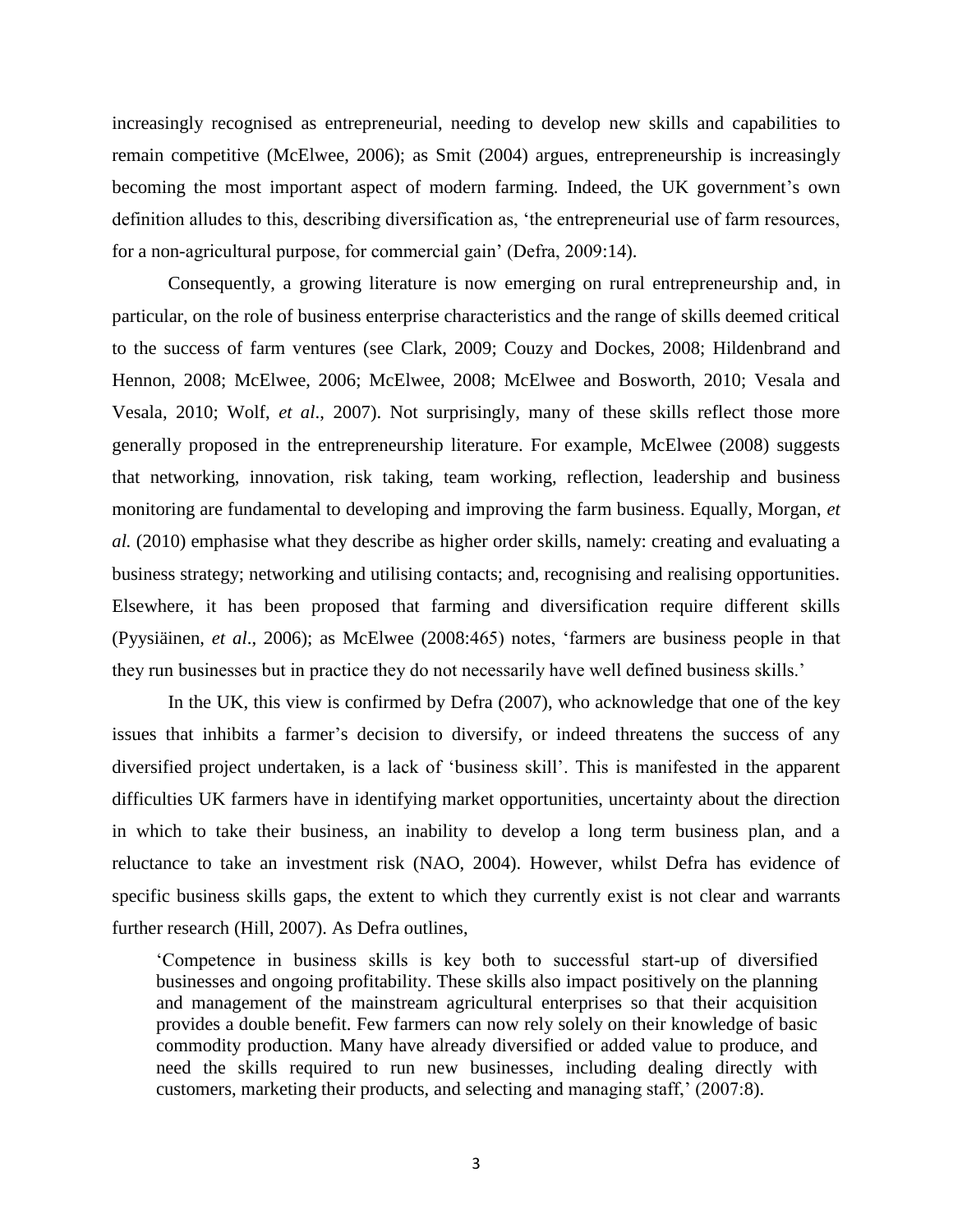Whilst the increased attention on farmers as entrepreneurs and on the necessary entrepreneurial and managerial skill set amongst diversified farm ventures is welcomed, the skills and characteristics outlined above relate to farm diversification generally. As a result, such skills have yet to be fully explored in the context of diversification to service-based farm tourism in particular and, consequently, their consideration in the tourism literature is conspicuous by its absence. Indeed, Busby and Rendle (2000) highlight the absence of studies that discuss the role of entrepreneurship within the dynamics of the modern farm tourism business, although this is, perhaps, unsurprising given the distinct lack of attention paid to theories of entrepreneurship within tourism scholarship generally (Li, 2008), the entrepreneur being described as 'the overlooked player in tourism development' (Koh and Hatten, 2002).

However, whilst the farm tourism literature remains fragmented and somewhat limited, a number of studies have begun to explore the characteristics and profile of farm tourism operators, albeit usually as subsidiary findings within larger studies associated with farm tourism motivations. Often, these findings focus on the transferability of existing skills and knowledge in operating a farms core operation, the implication being that the any management skills acquired here provide the foundation for operating a successful tourism enterprise. For instance, Butts, McGeorge and Briedenhann (2005), discussing a successful 'Maize Maze' attraction in Devon, argue that the basic business principles the farm family had established from their core farming operation readily formed the basis for their later successful diversification. Conversely, others argue that different skill sets when diversifying from agriculture are needed (Pyysiäinen, *et al*., 2006).

Elsewhere, the discussion centres on the absence of specific competencies, with business planning and marketing skills frequently cited as deficient amongst farm tourism ventures (McGehee, 2007; Sharpley and Vass, 2006; Wilson, 2007) whilst, more generally, it is accepted that diversification to farm based recreation does require mastery of a new set of skills. The challenge facing farmers is succinctly articulated by Getz, Carlsen and Morrison (2004: 125) who observe that 'farming is supply-driven, tourism is market-led; farmers are cost-cutters, tourism businesses are revenue maximisers; farmers produce single standardised products at a given price, tourism businesses diversify into many products and offer a range of prices'.

Thus, it is evident that, despite contemporary policy directed at incentivising farm

4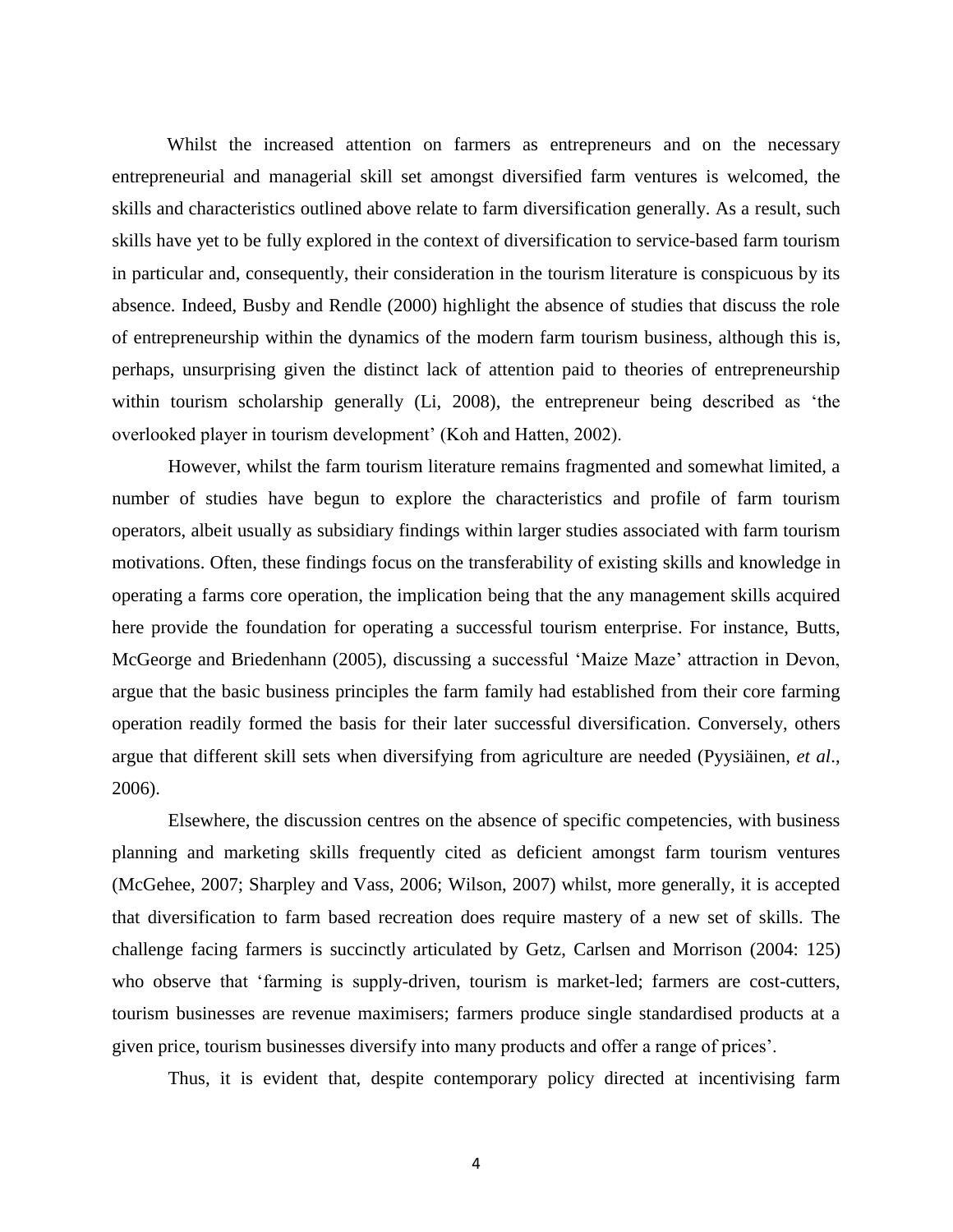diversification to tourism and the prevailing view amongst many farmers as to its suitability, there is little consensus on the range of entrepreneurial and management skills that farmers require or, indeed, if these skills differ from those required in other non-service based diversification ventures or in agricultural management more generally. This suggests a theoretical weakness within tourism discourse, with subsequent implications for rural areas and farm households alike. Therefore, the following sections will briefly review the entrepreneurial skills and competencies identified in the literature as essential to venture success before identifying the skills, revealed in the research, that farmer in the North West of England identify as important for successful diversification to tourism enterprise.

#### **Introducing Entrepreneurial Skills and Competencies**

As outlined above, entrepreneurs require a variety of skills in order to successfully manage an enterprise. Wickham, (2006:100) defines skill as 'simply knowledge which is demonstrated by action', before going on to add that 'entrepreneurial performance results from a combination of industry knowledge, general managements skills and personal motivation'. Rae (2007) concurs that both an entrepreneurial and managerial skill-set are required to run a successful venture and conceptualises these as 'entrepreneurial management capabilities'. This capabilities approach extends the list of skills already cited, to include: leading and managing people, managing finances, personal organisation, innovation, strategic planning and investigating opportunity. However, in contrast to skills and capabilities, the 'competency approach' has emerged as an increasingly popular means of studying entrepreneurial characteristics. Man *et al*., (2002:133) describe competencies as 'higher level characteristics, representing the ability of the entrepreneur to perform a job role successfully'. Therefore, both entrepreneurial skills and entrepreneurial competencies represent appropriate frameworks for the subsequent research amongst farmers who have diversified to tourism in the study area.

#### **Establishing an Entrepreneurial Skills-Set**

Lazear (2004; 2005) maintains that an entrepreneur is not necessarily required to be an expert in any single skill but, instead, is required to be a jack-of-all-trades (JAT). He argues that, in order to be successful, one must be 'sufficiently skilled in a variety of areas to put together the many ingredients required to create a successful business' (Lazear, 2005: 676). Moreover, the JAT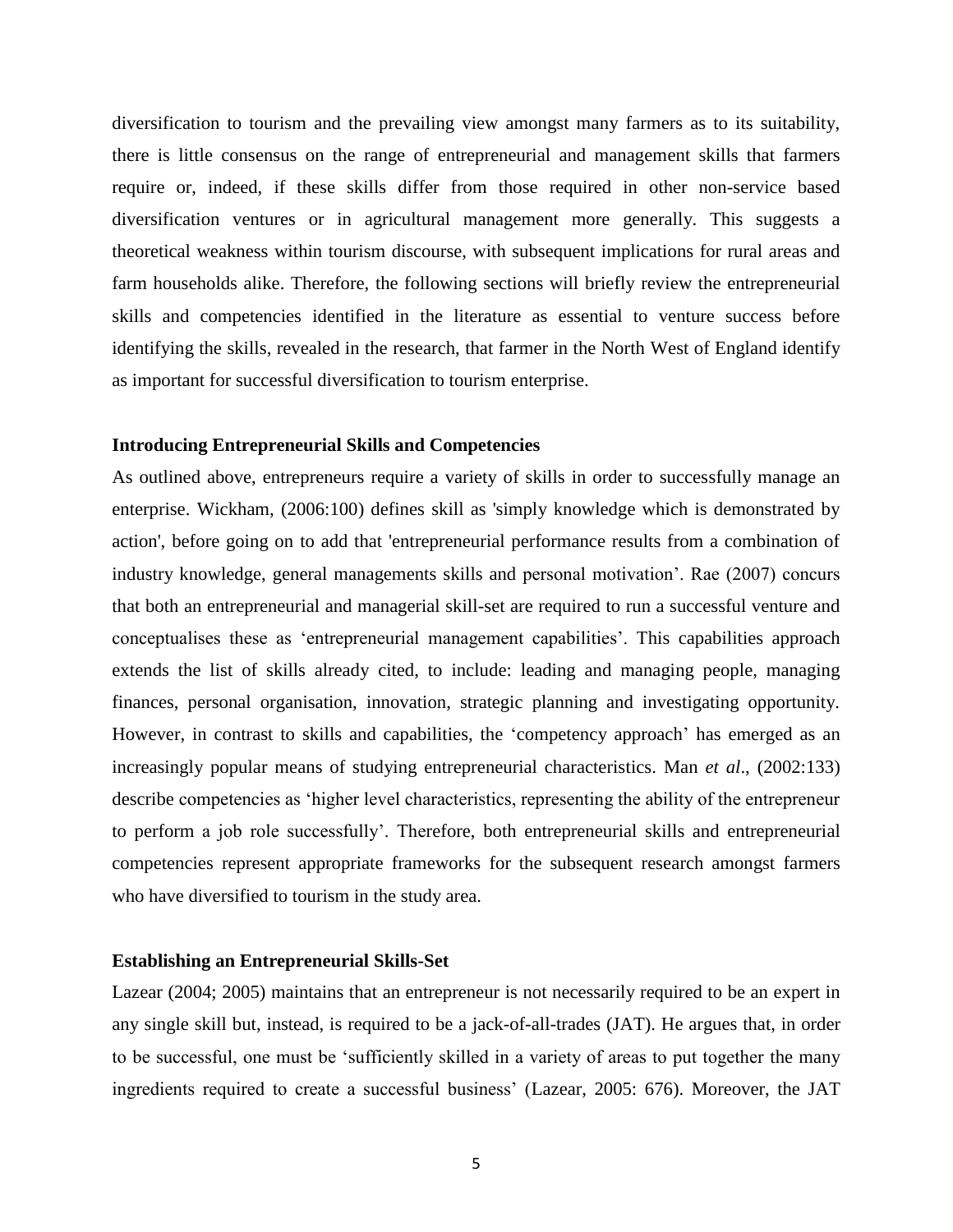view of entrepreneurship is supported by Wagner (2003; 2006) and Asteboro and Thompson (2011) who suggest that having a balanced skills mix stimulates entrepreneurship. In contrast, Silva (2007) proposes a more cautious interpretation of the JAT approach, having found in a longitudinal study of Italian entrepreneurs that acquiring a wider skill set was not significant. Here, Silva speculates that would-be entrepreneurs purposefully invest in an intentionally broad skills mix which, in turn, increases the likelihood of running a business. Although Asteboro and Thompson (2011) are more broadly in favour of the JAT approach, they do extend their argument and propose that those with a greater taste for variety are more likely to become entrepreneurs, suggesting that a more varied education and employment history and, thus, skillset is a likely expression of this taste. These later considerations aside, the implication of the JAT approach to entrepreneurship is that those with a broad and balanced skill set are more likely to become entrepreneurs. Moreover, Lazear (2004) proposes that if a nascent entrepreneur does not possess a complete skill set, then any additional skills can be acquired.

The idea that skills can be acquired also underpins the work of Lichtenstein and Lyons (2001) who developed a skills based framework termed the 'Entrepreneurial Development System' (EDS). The EDS framework has been applied to rural areas of the United States to establish both the quantity and quality of an areas entrepreneurial capital and is based on three main premises: (1) ultimate success in entrepreneurship requires the mastery of a set of skills; (2) these skills can be developed; and (3) entrepreneurs do not all come to entrepreneurship at the same skill level (see also: Lyons, 2003). This system has also been utilised by Smith, Schallenkamp and Eicholz (2007), who present the skills framework under the headings of technical, managerial, entrepreneurial skills and personal maturity skills. Under the EDS approach, respondents are asked to rank the skills they consider most useful in their practice as well as perform a self-evaluation of their own ability against each of the entrepreneurial skills presented. The self-assessment allows facilitators to gauge the level of entrepreneurial capital present and to establish whether this can be enhanced or maximised over time, following peersupport and entrepreneurial development education, amongst other interventions.

Rather than allowing respondents to self-evaluate, Chell (2008) employs a list of skills as practical indicators for judging the existence of entrepreneurial behaviour through textual analysis of a series of entrepreneurial cases. Whilst acknowledging that the individual constructs being assessed are 'complex and multifaceted', Chell identifies the expert term 'alertness' as the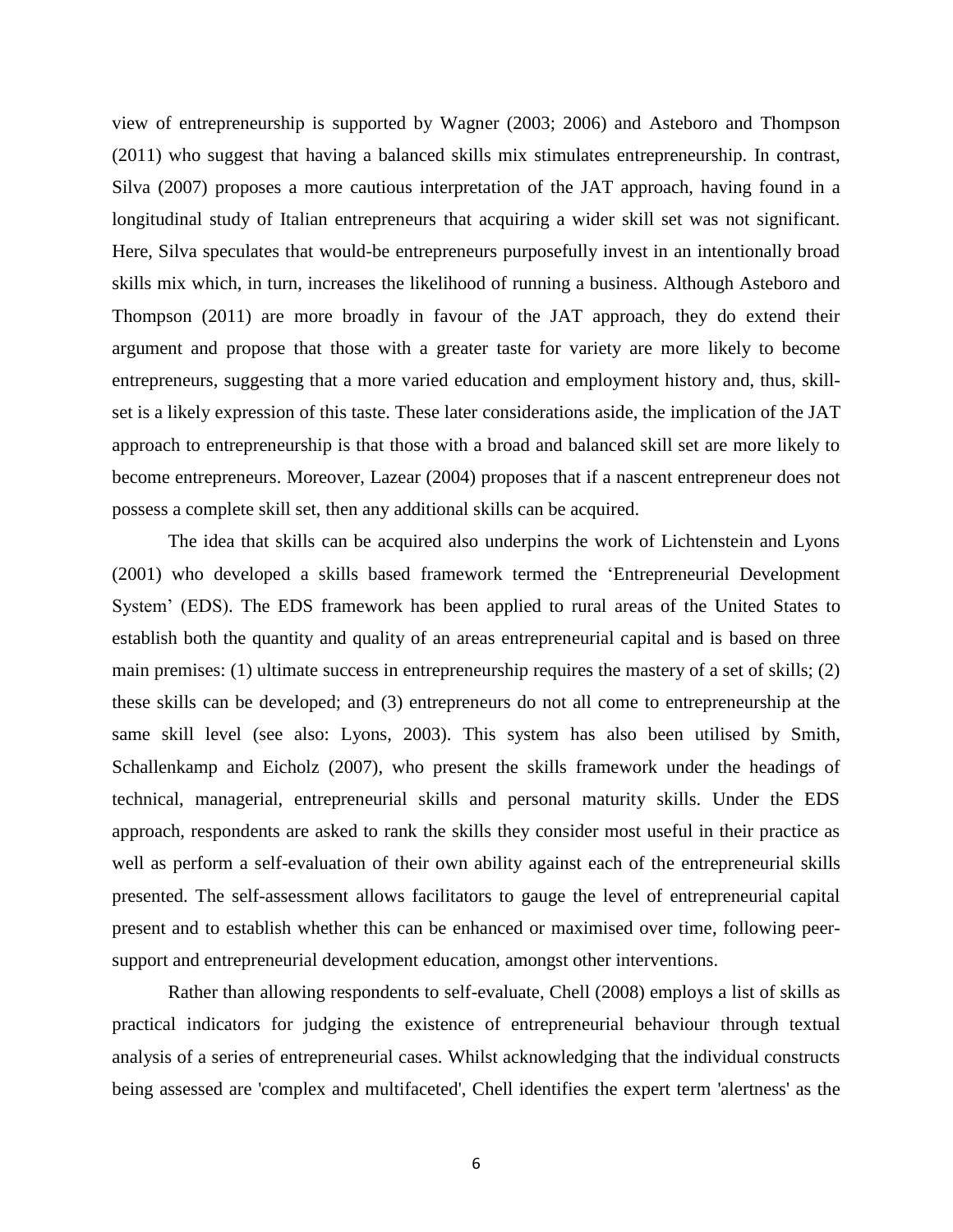indicator of the ability to recognise an opportunity as an entrepreneurial behaviour. Conversely, 'leadership' demotes the ability to manage other people, whilst 'social' and 'strategic' competence indicate networking and the ability to grow and sustain an enterprise. Chell identifies and scores these 'behaviours' and 'expert terms' and, whilst acknowledging that some may find the approach subjective, she suggests that the expert terms (see Table 1 below), which elsewhere would be labelled simply as skills, 'are being used as tools to indicate the form of life rather than an inherent trait within the individual' (2008: 214). Thus, the selection and identification of appropriate entrepreneurial skills as criteria, expert terms or markers would seem to hold some practical value for the study of entrepreneurship.

**Table 1:** Practical criterion for judging the existence of entrepreneurial behaviour (Source: Chell, 2008:211)

| Creativity                       | Resourcefulness | Judgment                    | Resilience                  |
|----------------------------------|-----------------|-----------------------------|-----------------------------|
| Alertness                        | Persuasiveness  | <b>Risk Propensity</b>      | Flexible                    |
| Perception And<br>Interpretation | Self Efficacy   | Social Competence           | Manipulative                |
| <b>Business Acumen</b>           | Self-Confidence | <b>Political Astuteness</b> | <b>Stamina</b>              |
| Social / Market<br>Awareness     | Leadership      | Adeptness                   | <b>Strategic Competence</b> |

# **Conceptualising Entrepreneurial Competencies**

Aligned to the use of the terms entrepreneurial skills or entrepreneurial capabilities outlined above, a growing body of literature emphasises the role of entrepreneurial competencies (Bird, 1995; Man, 2006; Man, *et al*., 2002; Mitchelmore and Rowley, 2010). The competence-based approach is one that has been popularised in the field of human resource development along with the vocational education and training literatures. Yet, despite this, there remains considerable confusion surrounding the term and as such it has been labelled a 'fuzzy concept', not least because, for some, competencies are the equivalent to skills and knowledge (Hayton and McEvoy, 2006) whilst others describe competence as the modern terminology for ability (Bridge, *et al*., 2009). Certainly, two key uses of the term competency exist, firstly, competency as the behaviour one demonstrates and, secondly, competency as minimum performance standard (Mitchelmore and Rowley, 2010).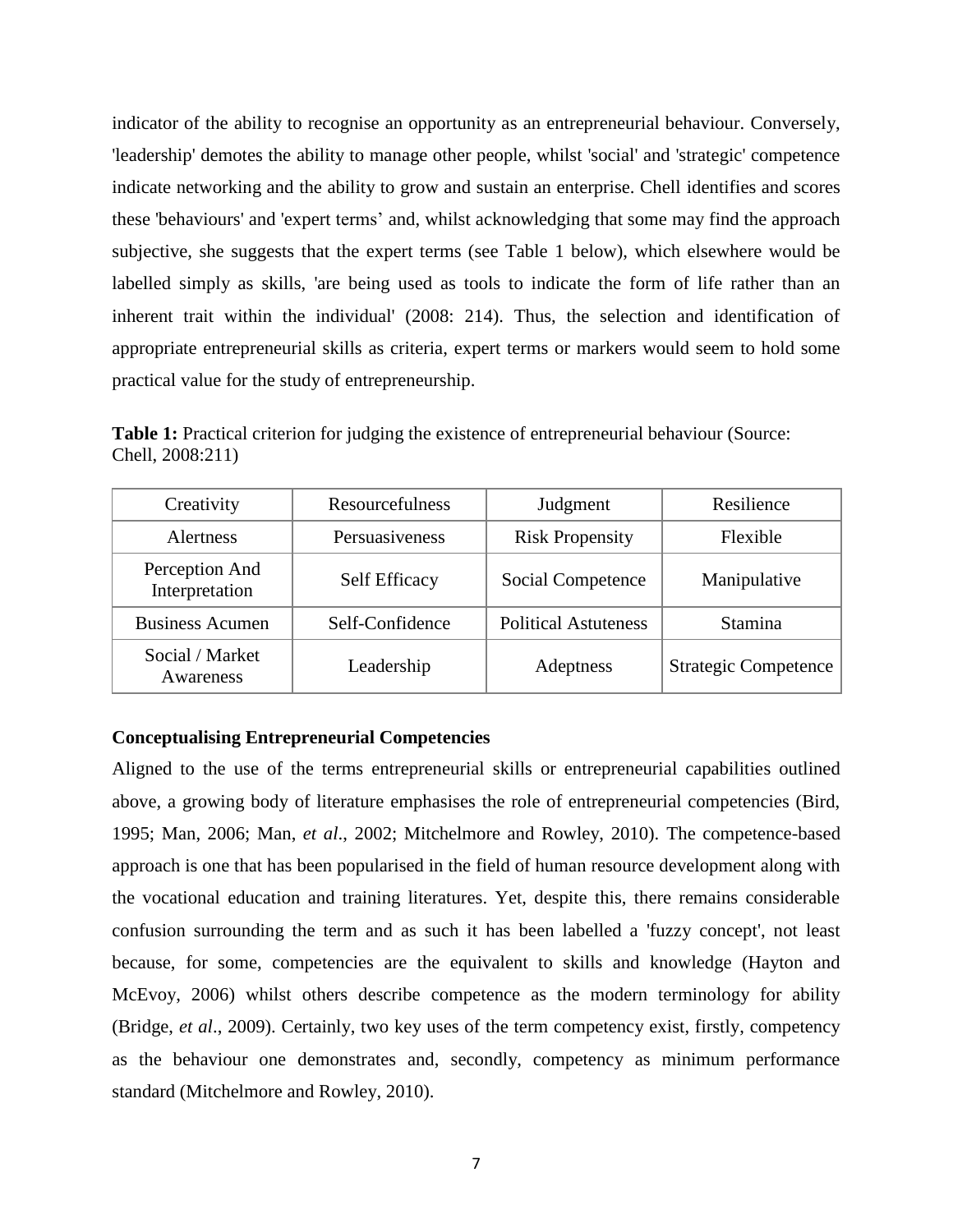Following a review of the meanings associated with the term, Le Deist and Winterton (2005) propose a typology of competence (see Figure 1 below). For them, the areas of 'knowledge and understanding' are captured by the heading of cognitive competence, 'skills' are considered functional competencies, and 'behavioural and attitudinal competencies' are inclusive in what they term social competence. Within the typology, meta-competence is a fourth and more complex dimension, in that it is concerned with 'facilitating the acquisition of the other substantive competencies' (2005: 39).

**Figure 1:** A typology of competence (Source: Le Deist and Winterton, 2005:39).

|             | Occupational             | Personal             |
|-------------|--------------------------|----------------------|
| Conceptual  | Cognitive<br>Competence  | Meta<br>Competence   |
| Operational | Functional<br>Competence | Social<br>Competence |

Brinckmann (2007) makes the case for borrowing from the management competence literature when exploring entrepreneurship, proposing that competence consists of three fundamental domains, namely: functional, social, and conceptual. In so doing, Brinckmann adapts and expands the management competence framework to retain the social and functional components with the addition of a third 'general entrepreneurial competence' domain which incorporates the earlier cited 'conceptual competence' (See Figure 2).

Moreover, Brinckmann (2007) acknowledges that the competency approach remains relatively underdeveloped within the entrepreneurship literature but can be distinguished from the traits approach (Kobia and Sikalieh, 2010). Whilst the traits approach concerns attitudes or pre-dispositions, a competency based approach takes a broader perspective in investigating competencies as antecedents to venture success.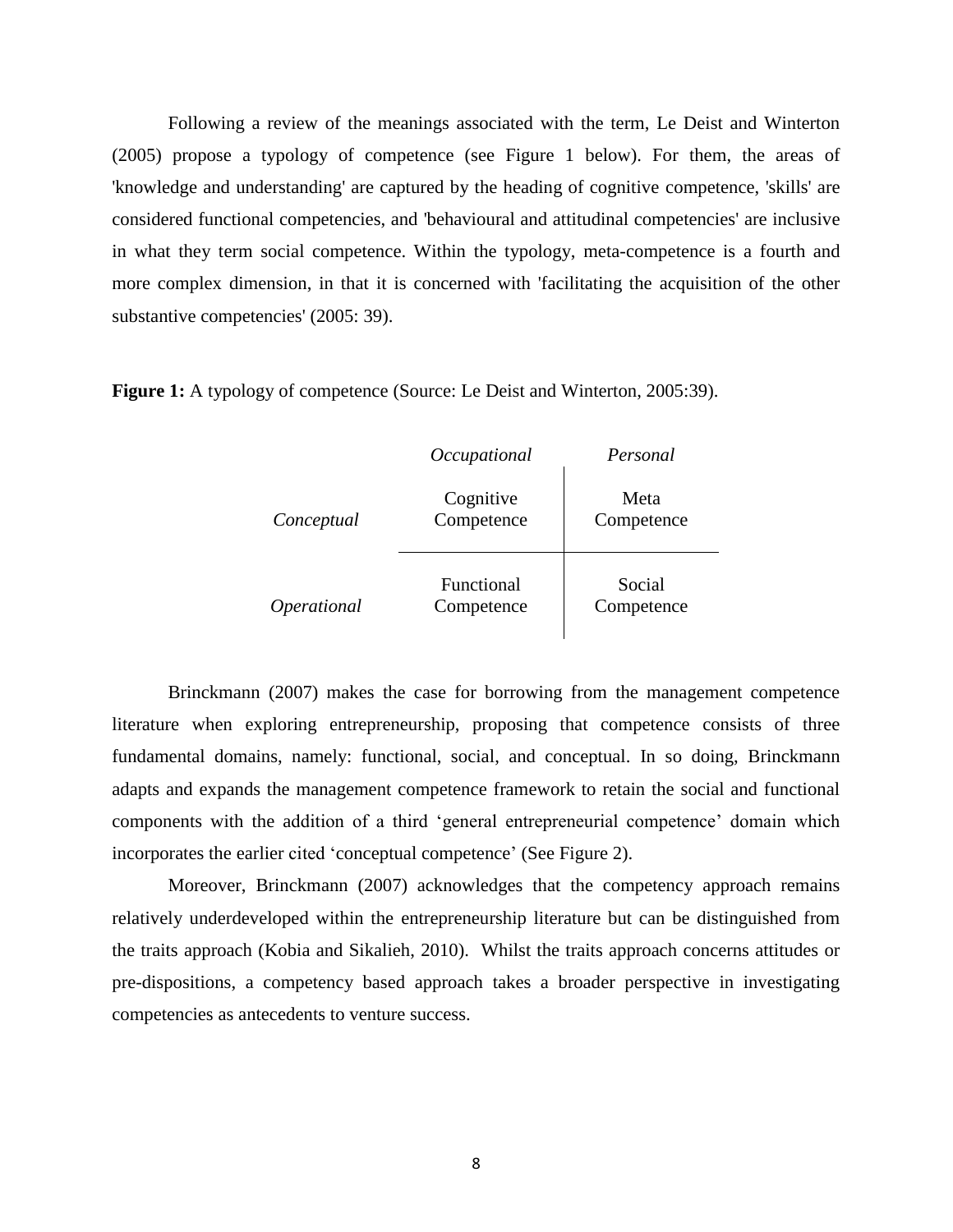**Figure 2.** Entrepreneurial Management-Competence Domains (Source: Brinckmann, 2007)



Researchers at Wageningen University have used a self- assessment approach to assess the entrepreneurial competency of owner-managers in the horticulture and agrifood sectors of Belgium and the Netherlands (Lans, *et al*., 2010; Lans, *et al*., 2008; Mulder, *et al*., 2007). Amongst the 21 competencies they identify, 'self-management' and 'learning orientation' are identified as the two highest scoring, with 'opportunities', 'international orientation' and 'human resource management' as the lowest (see Table 2). Subsequent assessment of the ownermanager's competence was also sought from colleagues within the firm's management structure, as well as from consultants and advisors associated with the business. Analysis of these later assessments reveals that, in the majority of instances, the owner-manager has rated their own mastery of entrepreneurial competencies significantly lower than these third party assessors have.

What is also clear is that many of the competencies from the Wageningen research are recognisable from the entrepreneurship and HRD literatures and the earlier discussions above. Additionally, the Wageningen studies conclude that the true potential of focusing on entrepreneurial competence lies in making the small-business owner aware of his / her own competence level, identifying the importance of specific competencies to business success, and in providing direction and guidance in competence and skill development (Lans, *et al*., 2008).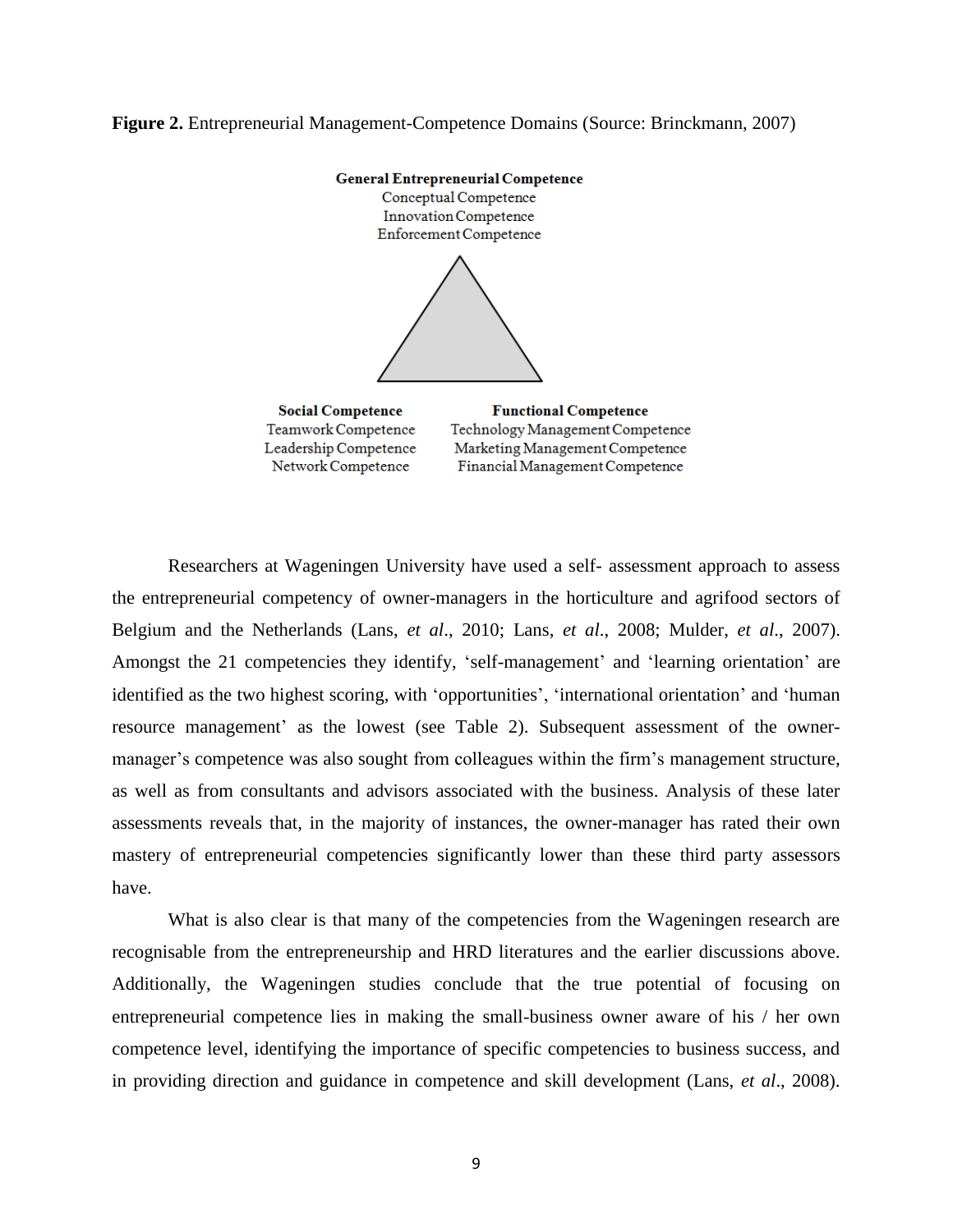Thus, for these authors, identifying and measuring specific entrepreneurial competencies holds real value for the study of entrepreneurial learning and leads the authors to call for greater research on this subject in comparable, well-defined small-business sectors (Lans, *et al*., 2010).

| <b>Learning Orientation</b> | Problem Analysis         | <b>Management Control</b>        |
|-----------------------------|--------------------------|----------------------------------|
| Self Management             | Organising               | Value Clarification              |
| Planning                    | Conceptual Thinking      | Judgement                        |
| <b>Market Orientation</b>   | Negotiating              | <b>Team Work</b>                 |
| <b>Result Orientation</b>   | Persuasiveness           | <b>Strategic Orientation</b>     |
| Networking                  | Vision                   | HRM / HRD                        |
| Leadership                  | <b>General Awareness</b> | <b>International Orientation</b> |

**Table 2:** Entrepreneurial competencies amongst small business owners in the horticulture and agrifood sector (Source: Mulder, *et al.* (2007); Lans, *et al.* (2010)).

Bergevoet (2005), using data from Dutch dairy farmers, explores craftsmen, managerial and entrepreneurial competencies in relation to psychological variables and venture success. Bergevoet's work utilises many of the skills and competency areas previously highlighted, including opportunity, strategic, conceptual, organising and relationship competencies, and finds a positive relationship between higher scores in these competency areas and entrepreneurial venture success. However, it must be noted that respondents were asked to self-report against their own entrepreneurial success, thereby introducing a subjective element of to the process. Later work by Bergevoet (2005; 2006) with extension and agricultural training programs, identifies that entrepreneurial competencies can be enhanced through farmer led study groups, thus highlighting the potential for competency evaluation as a basis for agricultural extension programmes.

Nuthall (2006) investigates the relative importance of various management competencies amongst family farm businesses in New Zealand. Determining that, whilst a relatively broad range of skills are deemed important, these were largely common to all farm types, age groups and educational backgrounds, with variations in farm objectives not influencing the ranking of the skills. Along with skills related to primary production - as one would expect from a study of farm management - were statements related to managerial style and entrepreneurial skills, with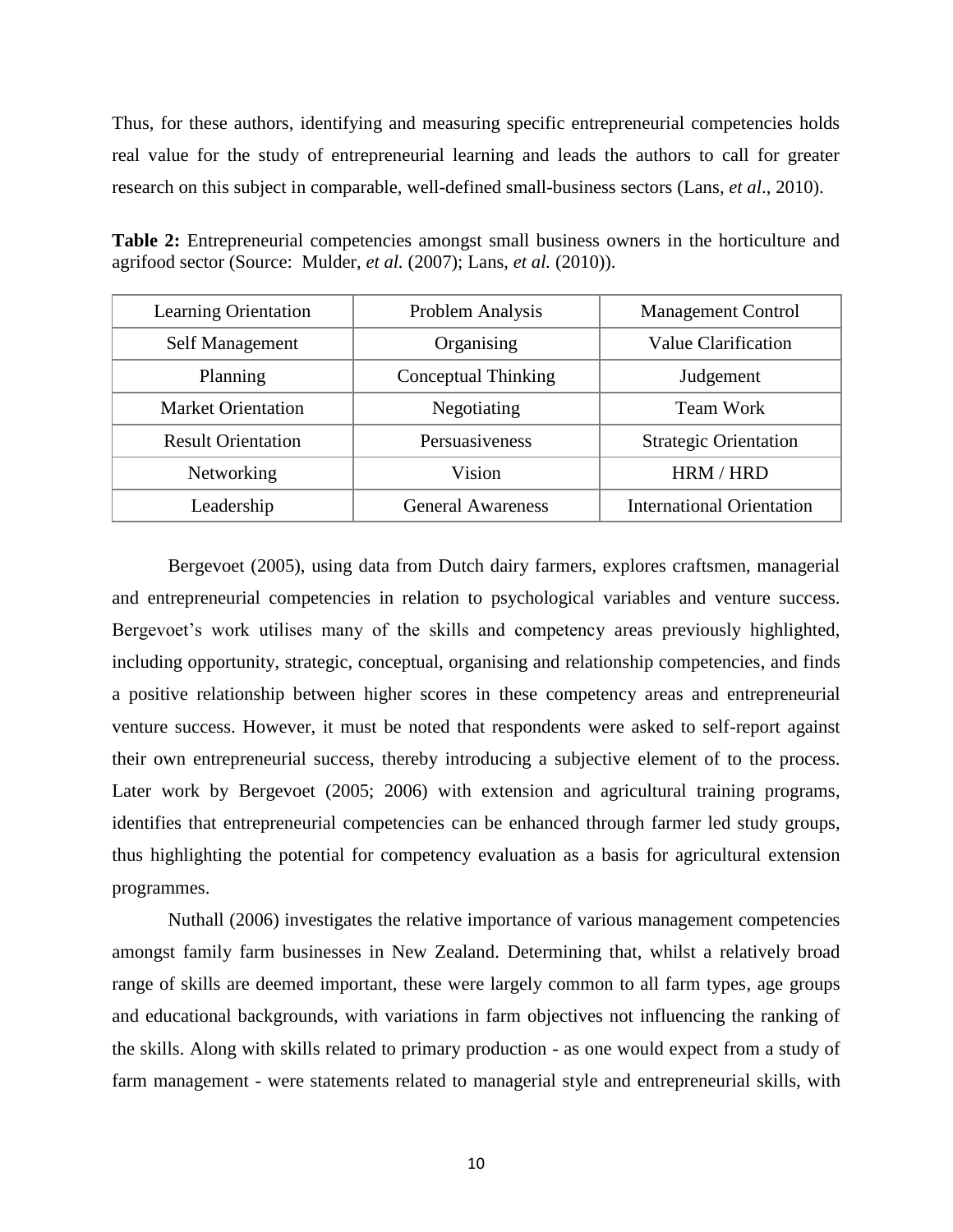information seeking, forecasting and an ability to negotiate ranking highly alongside other entrepreneurial skills including recognising opportunities, control belief and risk factors (see also, Nuthall, 2010).

Many of the competencies highlighted above emerge from the work of Man, Lau and Chan (2002) who have developed a model of entrepreneurial competency that attempts to cluster or categorise competency areas, including opportunity, relationship, conceptual, organising, strategic and commitment competencies. In a similar vein, later work by Mitchelmore and Rowley (2010) proposes an entrepreneurial competency model that maintains a distinction between 'entrepreneurial' and 'business and management' competencies, along with additional clusters for 'human relations' and 'conceptual and relationship' competencies. The competency frameworks of Man, Lau and Chan (2002) as well Mitchelmore and Rowley (2010) are based on extensive reviews of the entrepreneurship literature by the respective authors and, along with the earlier discussion regarding the categorisation of entrepreneurial skills (and the EDS approach of Schallenkamp and Smith, 2008) are presented together in Table 3 below.

Whilst any attempt at a direct comparison between the three competence / skills taxonomies remains problematic, the framework in Table 3 attempts to align these clusters to highlight shared themes and, in so doing, also presents the associated underlying skills and functional competencies associated with these clusters. However, as Luken (2004) cautions, just as the definition of competence is not homogeneous, any attempt at competence assessment remains subjective and should ideally take account of the context as well as the individual they are applied to. Furthermore, as Bird (1995) also notes, whilst some entrepreneurial competencies have been empirically supported, others remain at best theoretical and speculative. An additional limitation of the competency approach is that it is not definitive, with Bridge, *et al.,* (2009) highlighting that there are few competencies possessed by all entrepreneurs - just as some are possessed by non-entrepreneurs. Nevertheless, the clusters and their underlying skills in Table 3 provide a useful tool to support the research that now follows.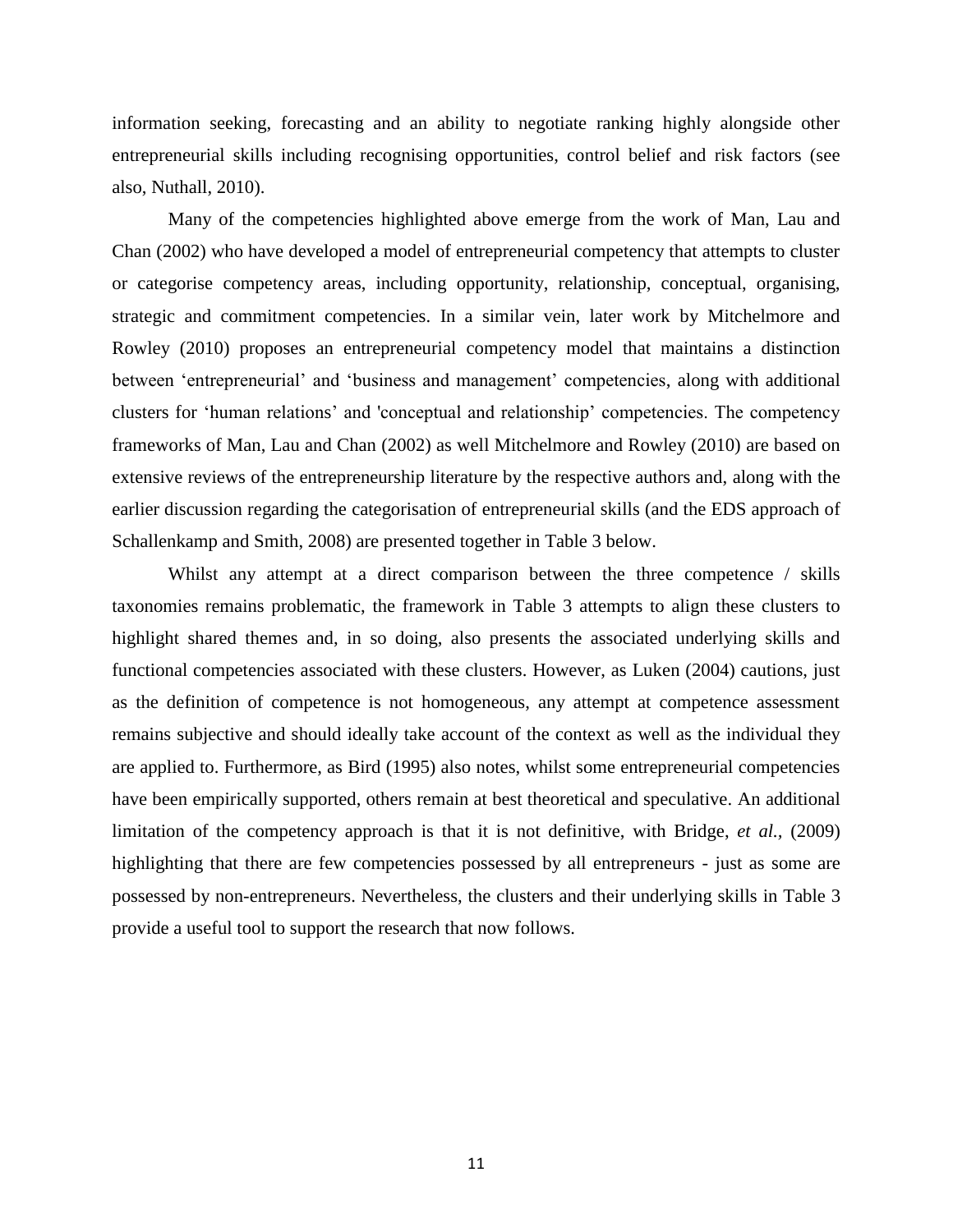| <b>Skill and Competence Clusters</b>                                                                     |                                    |                              | <b>Underlying Skills /</b><br><b>Functional Competencies</b>                                                                                                                                                                                                                                                     |  |  |
|----------------------------------------------------------------------------------------------------------|------------------------------------|------------------------------|------------------------------------------------------------------------------------------------------------------------------------------------------------------------------------------------------------------------------------------------------------------------------------------------------------------|--|--|
| Technical<br><b>Skills</b>                                                                               |                                    |                              | Operational / production skill<br>⊕<br>Match needs to availability<br>$\color{red} \bigoplus$<br>Industry specific skill<br>$\color{red} \bigoplus$<br>Financial / budgeting skills<br>$\color{red} \bigoplus$                                                                                                   |  |  |
| Managerial<br><b>Skills</b><br>Entrepreneurial<br><b>Skills</b><br>Personal<br>Maturity<br><b>Skills</b> | <b>Business</b><br>Competencies    | Organising<br>Competencies   | Legal skills<br>♦<br>Operational skills<br>♦<br>Marketing / Sales skills<br>$\color{red} \color{black} \blacklozenge$<br>Learning orientation<br>$\color{black}\boldsymbol{\downarrow}$<br>General awareness<br>⊕                                                                                                |  |  |
|                                                                                                          | Human<br>Relations<br>Competencies | Strategic<br>Competencies    | Planning / organisation<br>⊕<br>Strategic orientation<br>♦<br>Business plan preparation<br>$\color{red} \bigoplus$<br>Goal setting skills<br>$\color{red} \bigoplus$<br><b>Result orientation</b><br>$\color{red} \bigoplus$                                                                                     |  |  |
|                                                                                                          |                                    | Commitment<br>Competencies   | $\color{red} \color{black} \blacklozenge$<br>Management control<br>$\color{black}\blacklozenge$<br>HRM / HRD<br>Leadership skills<br>$\color{black}\blacklozenge$<br>Ability to motivate others<br>$\color{red} \bigoplus$<br>Teamwork<br>$\color{black}\blacklozenge$                                           |  |  |
|                                                                                                          | Relationship<br>Competencies       | Relationship<br>Competencies | Communication<br>⊕<br>Persuasiveness<br>⊕<br>Negotiation<br>♦<br>Networking<br>$\color{black}\blacklozenge$<br>Idea generation<br>$\color{red} \bigoplus$<br>Recognise opportunities<br>♦                                                                                                                        |  |  |
|                                                                                                          | Entrepreneurial<br>Competencies    | Opportunity<br>Competencies  | Environmental scanning<br>$\color{black}\boldsymbol{\downarrow}$<br>Conceptual thinking<br>$\color{black}\boldsymbol{\downarrow}$<br>Innovation<br>⊕<br>Problem analysis<br>$\color{black}\blacklozenge$<br>$\color{red} \bigoplus$<br>Vision and judgement<br>$\color{black}\blacklozenge$<br>Analytical skills |  |  |
|                                                                                                          |                                    | Conceptual<br>Competencies   | Reflection / self-aware<br>$\color{red} \color{black} \blacklozenge$<br>$\color{black}\blacklozenge$<br>Accountability<br>$\color{red} \bigoplus$<br><b>Emotional</b> coping<br>$\color{red} \bigoplus$<br>Creativity                                                                                            |  |  |
| (Schallenkamp)<br>and Smith, 2008)                                                                       | (Mitchelmore and<br>Rowley, 2010)  | (Man, Lau and<br>Chan, 2002) |                                                                                                                                                                                                                                                                                                                  |  |  |

**Table 3:** Aligning competence clusters and their underlying skills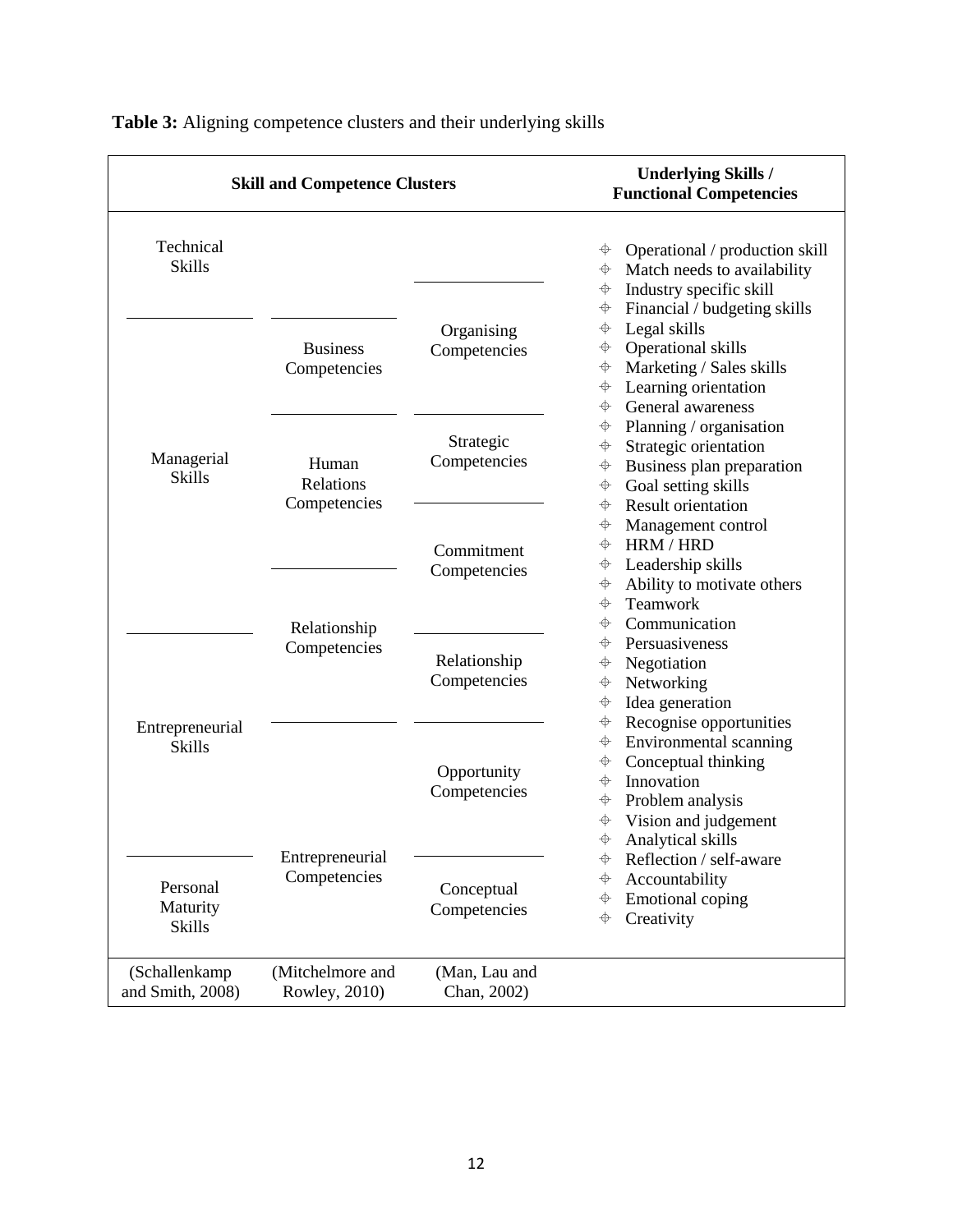#### **The Research: Skills and Competencies for farm Tourism**

Having reviewed the clustering of skills as outlined in the framework in Table 3, an exploratory study was undertaken to explore the range of skills and competencies that farmers in the North West of England identify as important for successful diversification to farm tourism enterprise. This exploratory study took the form of a postal questionnaire, drawing on the 'Entrepreneurial Development System' work of Smith, Schallenkamp and Eicholz (2007) outlined above. Following the review of skills and competencies, it proved necessary for the researchers to identify a smaller - more salient - set of the most critical skills to present to respondents. Additionally, for the purposes of this study the selection needed to acknowledge the competencies considered most relevant to the rural, land-based and tourism and hospitality service industries, as identified by the UK Sector Skills agencies for these industries (Lantra, 2005; People1st, 2007). In so doing, it must be accepted that some bias may have entered the final skills selection although to counter this, the selection (Table 4) was pre-tested with farmers and those in farm tourism and business support roles, such as with the regional tourist boards for the North West. The self-completion questionnaires were mailed to 387 farm tourism enterprises in the region, with 118 fully completed questionnaires returned, representing a response rate of 30 percent. As well as answering preliminary questions regarding the farm and tourism venture, the respondents were asked to rate the importance of the fifteen selected skills, from (1) unimportant through to (5) very important, and subsequently asked to self-assess their own abilities against the skills and competencies cited as either (1) low, (2) medium or (3) high.

# **Farmers' Perception of the Desired Skills and Competencies**

The mean rankings against each of the skills deemed most applicable by the farmers sampled are shown in Table 4 and range from a high of 4.52 for customer service to 2.98 for the supervision and management of employees. The skills and competencies have been grouped into business and managerial skills, along with entrepreneurial and personal maturity skills, to allow for ease of analysis.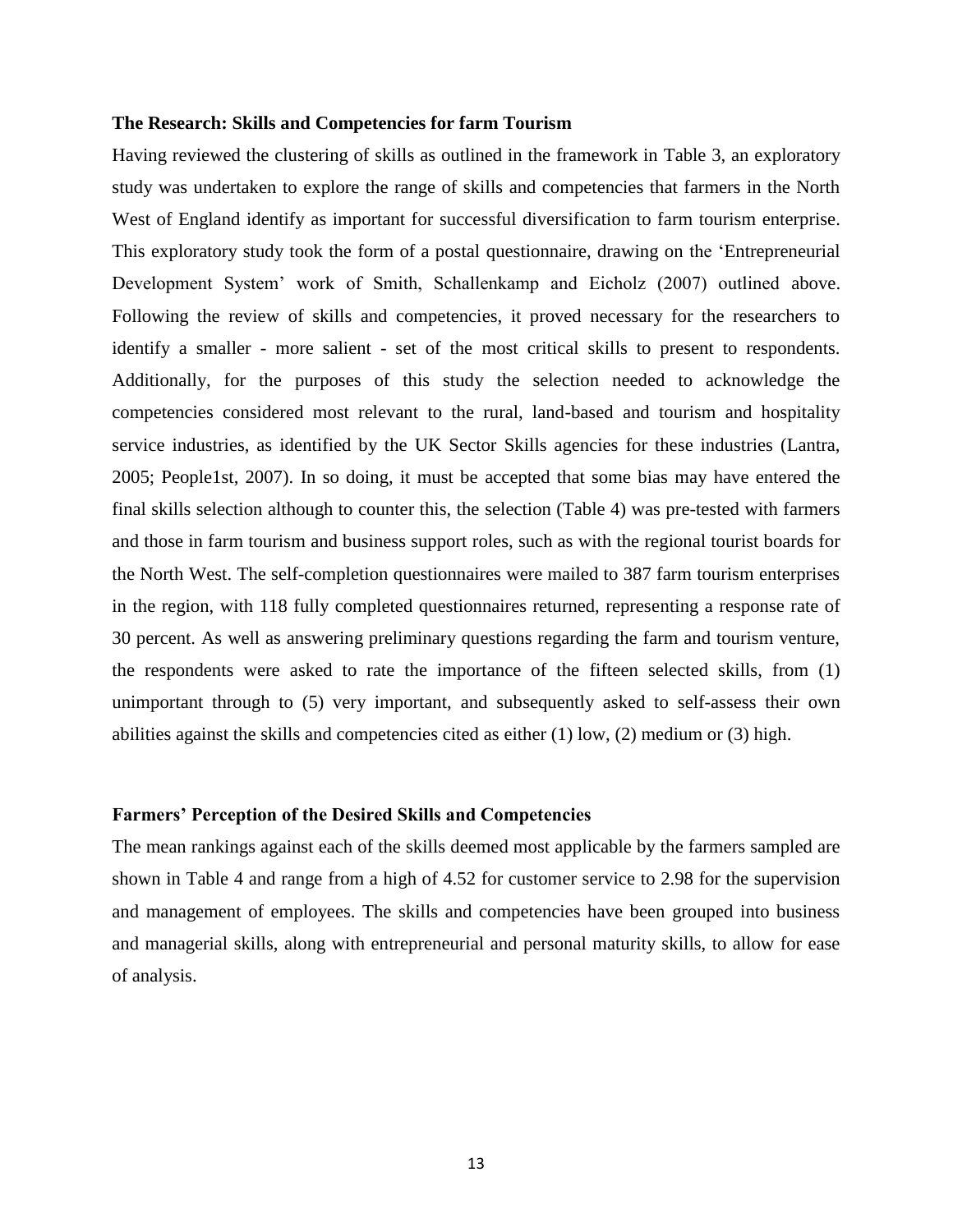| Table 4. Farmers perception of the importance of selected 'skills and competencies<br>for farm tourism enterprise'                                                                                                                                                                                                                                                                                                                                                                                                                               |                                                      |                                                      |
|--------------------------------------------------------------------------------------------------------------------------------------------------------------------------------------------------------------------------------------------------------------------------------------------------------------------------------------------------------------------------------------------------------------------------------------------------------------------------------------------------------------------------------------------------|------------------------------------------------------|------------------------------------------------------|
| <b>Business &amp; Management Skills / Competencies</b>                                                                                                                                                                                                                                                                                                                                                                                                                                                                                           | M                                                    | <b>SD</b>                                            |
| Customer Service: Handling service expectations and dealing with problems                                                                                                                                                                                                                                                                                                                                                                                                                                                                        | 4.52                                                 | 0.88                                                 |
| Financial: Managing financial resources, accounting, budgeting                                                                                                                                                                                                                                                                                                                                                                                                                                                                                   | 4.28                                                 | 0.95                                                 |
| Marketing/Sales: Identifying and reaching customers/distribution channels                                                                                                                                                                                                                                                                                                                                                                                                                                                                        | 4.14                                                 | 1.02                                                 |
| Organisational Skills: Day to day administration, managing yourself and your time                                                                                                                                                                                                                                                                                                                                                                                                                                                                | 4.13                                                 | 0.97                                                 |
| Small Business Regulations: . i.e. H&S, risk assessment, disability legislation                                                                                                                                                                                                                                                                                                                                                                                                                                                                  | 3.95                                                 | 1.16                                                 |
| Supervision: Manage/supervise employees and their needs                                                                                                                                                                                                                                                                                                                                                                                                                                                                                          | 2.98                                                 | 1.59                                                 |
| <b>Entrepreneurial &amp; Personal Maturity Skills / Competencies</b><br>Accountability: Ability to take responsibility for solving a problem<br>Emotional Coping: <i>Emotional ability to cope with a problem</i><br>Critical Evaluation: The ability to think critically<br>Networking: Co-operation with others, networking and utilising contacts<br>Self Awareness: Ability to reflect and be introspective<br>Environmental Scanning: Recognise market gap, exploit market opportunity<br>Business Concept: Business and strategic planning | 4.39<br>4.31<br>3.91<br>3.81<br>3.75<br>3.68<br>3.66 | 0.81<br>0.89<br>1.09<br>1.14<br>1.14<br>1.16<br>1.13 |
| Goal Setting: Ability to set personal goals, reach them and set new ones                                                                                                                                                                                                                                                                                                                                                                                                                                                                         | 3.64                                                 | 1.14                                                 |
| Negotiation: Persuasive communication and negotiation skills                                                                                                                                                                                                                                                                                                                                                                                                                                                                                     | 3.58                                                 | 1.12                                                 |

With respect to business and management competencies, 'customer service' skills are clearly identified by the respondents as being the most important attribute, with a mean ranking of 4.52 and a standard deviation of 0.86. Indeed, 23.7 percent of respondents categorise service skills as important and 67.8 percent as very important in managing their farm tourism ventures. Additionally, high mean values were recorded for 'financial' (4.28), 'marketing and sales' (4.14) and 'organisation skills' (4.13). Of slightly less significance to respondents was the fifth ranked business and management variable of 'small business regulations' (3.95). This may be considered more of a knowledge competency than an actual skill and was included in the final skills selection, given its prominence in the policy literature for both farming and leisure enterprises generally (see: Defra, 2007; Lantra, 2005; People1st, 2007). Of least importance was the supervision and management of employees (2.98) although, as many of the farms surveyed are family farms, the anticipated roles of recruitment, training and appraisal were unlikely to be deemed relevant by respondents.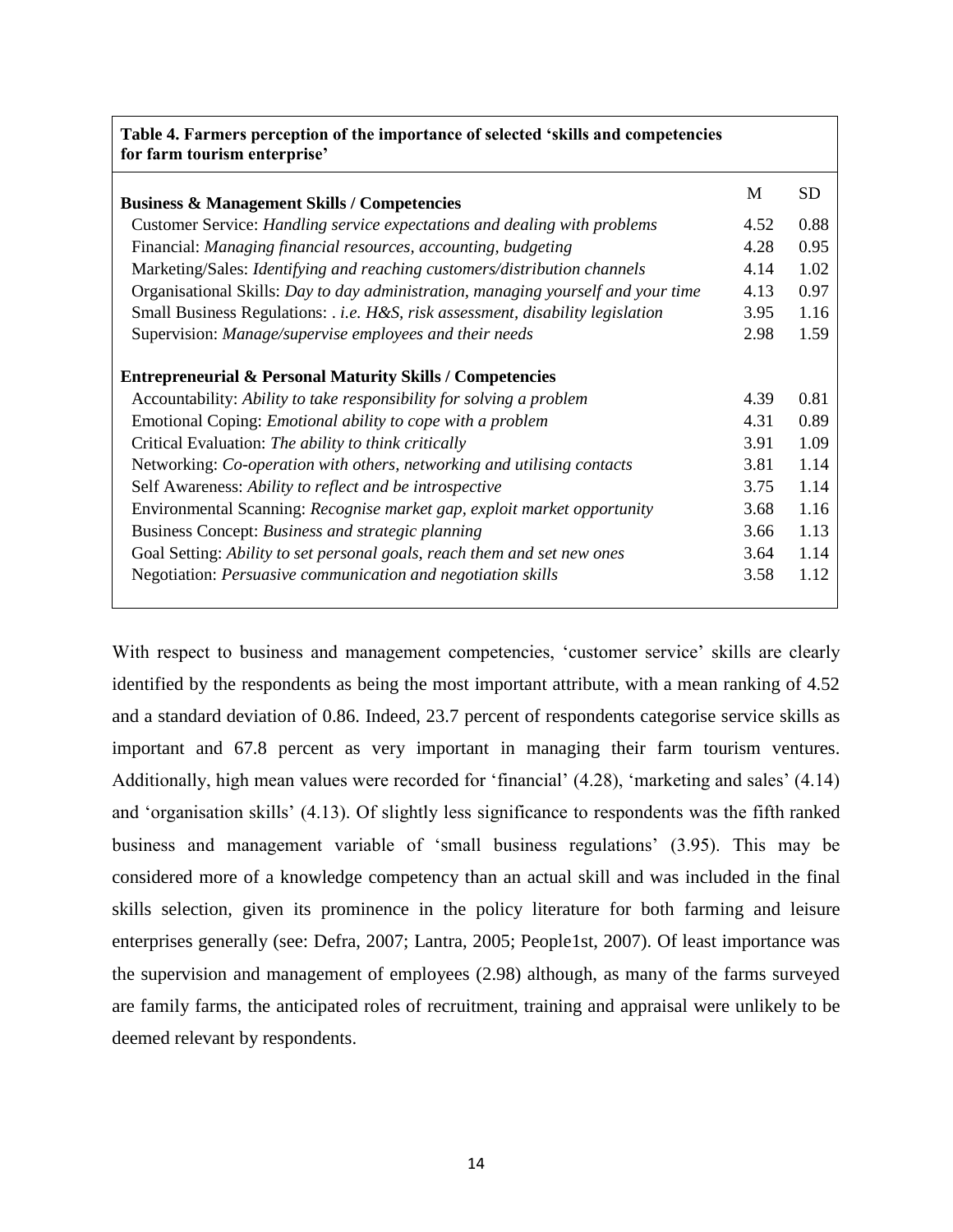Amongst the remaining skills and competencies, considered entrepreneurial – or conceptualised as higher order or personal maturity skills and competencies – 'accountability' and 'emotional coping' are ranked highly at 4.39 and 4.31. The remaining entrepreneurial and higher order skills, from the ability to 'think critically' to 'persuasive negotiation skills,' are ranked from 3.91 to 3.58, suggesting that they remain of importance in diversifying from the farmers perspective, but less so than a number of the management skills acknowledged above. Within this selection, it is important to note that two competencies frequently associated with entrepreneurship – namely 'environmental scanning' (elsewhere termed opportunity recognition) and 'business concept' (or planning) – are revealing. Both have very similar mean values (3.68 and 3.66) though wide distributions. Indeed, closer analysis identifies that 38.1 per cent of those surveyed rated 'environmental scanning in the categories unimportant through to moderately important, whilst 37.3 per cent rated 'business concept' in the same unimportant to midimportance range. Taken at face value, this indicates that, for a number of farm businesses, entrepreneurial competencies are not deemed to be as significant as those management – or functional competencies – identified.

#### **Farmer's Personal Skills and Competency Evaluation**

In the follow up section of the questionnaire, farmers were asked to rate their own abilities against each of the 15 competencies selected as either (1) low, (2) medium or (3) high. The results of this analysis are presented in Table 5, whilst the skills that respondents evaluated as both the lowest and highest abilities are presented in Tables 6 and 7.

With regards to the skills in which the respondents considered themselves proficient, 'customer service' emerges as the strongest, with a mean ranking of 2.69. Moreover, 72.9 percent of farmers surveyed identified that they had a high 'customer service' ability and only 3.4 percent considered scoring themselves low in their self-assessment. This is followed closely by 'accountability', 'critical evaluation' and 'emotional coping', which are again reflected by a very high number of respondents ranking themselves with high ability (mean scores of 2.54 to 2.65). Given the earlier results which indicated that farmers considered these competencies as essential, the relatively high scoring of these 'higher order' and 'personal maturity skills' is encouraging. However, 'financial' and 'marketing' skills, previously identified as important for successful diversification, ranked quite low in the self-assessment exercise. More specifically,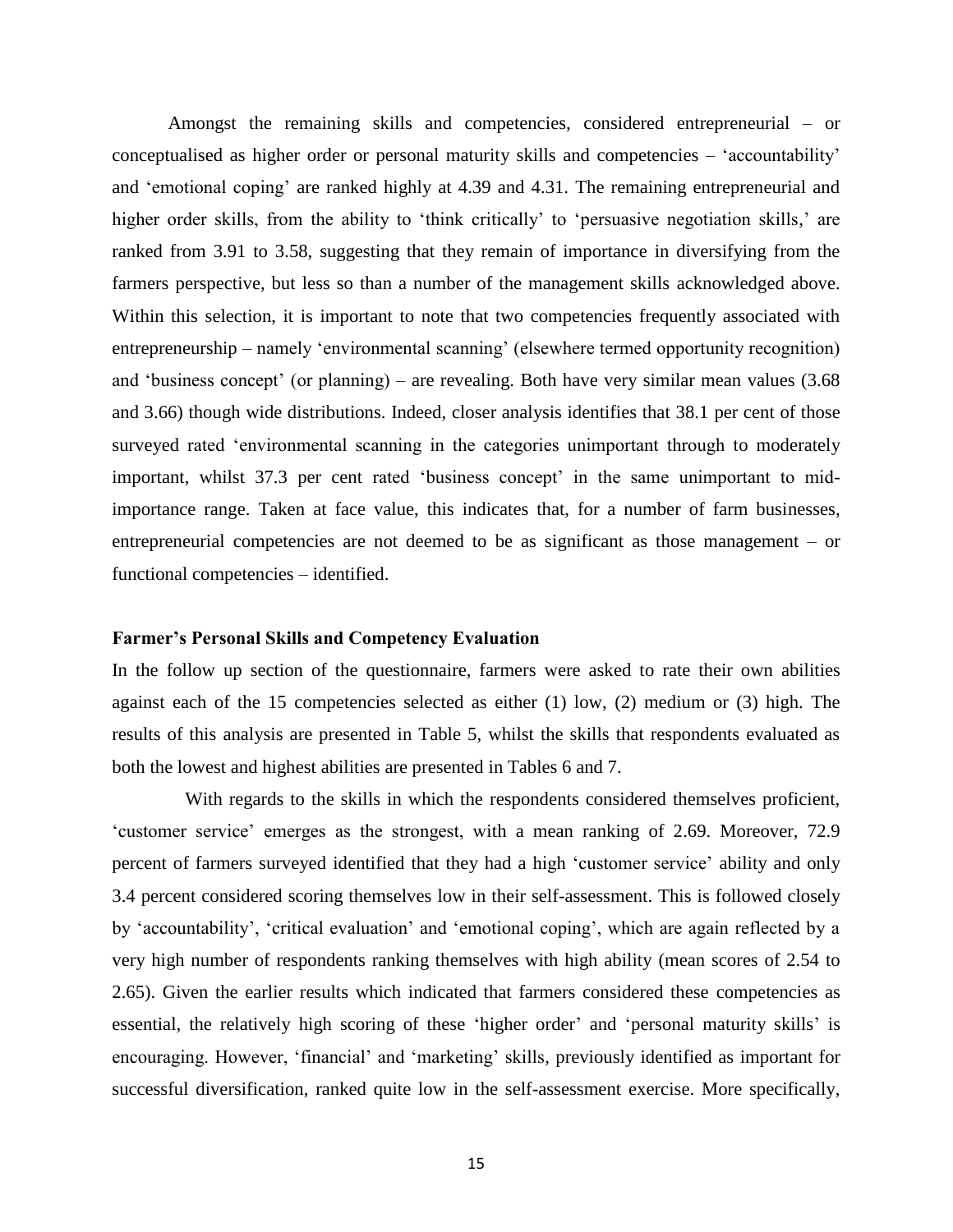marketing, which farmers earlier highlighted as an important management competency, is selfassessed as a high level competency by only 33.9 percent of those surveyed.

| Table 5. Farmers self- assessment: Mean rankings                                         |      |      |
|------------------------------------------------------------------------------------------|------|------|
|                                                                                          | M    | SD   |
| Customer Service: Handling service expectations and dealing with problems                | 2.69 | 0.53 |
| Accountability: Ability to take responsibility for solving a problem                     | 2.65 | 0.54 |
| Critical Evaluation: The ability to think critically                                     | 2.62 | 0.73 |
| Emotional Coping: <i>Emotional ability to cope with a problem</i>                        | 2.54 | 0.63 |
| Organisational Skills: Day to day administration, managing yourself and your time        | 2.47 | 0.64 |
| Financial: Managing financial resources, accounting, budgeting                           | 2.31 | 0.60 |
| Goal Setting: Ability to set personal goals, reach them and set new ones                 | 2.31 | 0.69 |
| Marketing/Sales: Identifying and reaching customers/distribution channels                | 2.19 | 0.68 |
| Networking: Co-operation with others, networking and utilising contacts                  | 2.19 | 0.74 |
| Self Awareness: Ability to reflect and be introspective                                  | 2.19 | 0.71 |
| Negotiation: Persuasive communication and negotiation skills                             | 2.14 | 0.67 |
| Business Concept: Business and strategic planning                                        | 2.13 | 0.66 |
| Small Business Regulations: <i>i.e. H&amp;S, risk assessment, disability legislation</i> | 2.02 | 0.78 |
| Environmental Scanning: Recognise market gap, exploit market opportunity                 | 2.02 | 0.75 |
| Supervision: Manage/supervise employees and their needs                                  | 1.94 | 0.78 |
|                                                                                          |      |      |

| Table 6. Farmers self- assessment:<br>Skills ranked at 'low' ability |                |      |
|----------------------------------------------------------------------|----------------|------|
|                                                                      | f              | $\%$ |
| Supervision                                                          | 39             | 33.1 |
| <b>Environmental Scanning</b>                                        | 32             | 27.1 |
| <b>Small Business Regulations</b>                                    | 30             | 25.4 |
| Networking                                                           | 23             | 19.5 |
| <b>Self Awareness</b>                                                | 21             | 17.8 |
| Negotiation                                                          | 19             | 16.1 |
| <b>Business Concept</b>                                              | 19             | 16.1 |
| Marketing/Sales                                                      | 18             | 15.3 |
| Goal Setting                                                         | 15             | 12.7 |
| <b>Critical Evaluation</b>                                           | 10             | 8.5  |
| Financial                                                            | 9              | 7.6  |
| <b>Emotional Coping</b>                                              | 9              | 7.6  |
| <b>Organisational Skills</b>                                         | 5              | 4.2  |
| <b>Customer Service</b>                                              | 4              | 3.4  |
| Accountability                                                       | $\overline{4}$ | 3.4  |
|                                                                      |                |      |

| nt: |      | Table 7. Farmers self- assessment:<br>Skills ranked at 'high' ability |             |      |
|-----|------|-----------------------------------------------------------------------|-------------|------|
| f   | %    |                                                                       | $\mathbf f$ | $\%$ |
| 39  | 33.1 | <b>Customer Service</b>                                               | 86          | 72.9 |
| 32  | 27.1 | Accountability                                                        | 81          | 68.6 |
| 30  | 25.4 | <b>Emotional Coping</b>                                               | 73          | 61.9 |
| 23  | 19.5 | Organisational Skills                                                 | 65          | 55.1 |
| 21  | 17.8 | <b>Critical Evaluation</b>                                            | 52          | 44.1 |
| 19  | 16.1 | Goal Setting                                                          | 51          | 43.2 |
| 19  | 16.1 | Financial                                                             | 46          | 39.0 |
| 18  | 15.3 | Networking                                                            | 45          | 38.1 |
| 15  | 12.7 | <b>Self Awareness</b>                                                 | 43          | 36.4 |
| 10  | 8.5  | Marketing/Sales                                                       | 40          | 33.9 |
| 9   | 7.6  | Negotiation                                                           | 35          | 29.7 |
| 9   | 7.6  | <b>Business Concept</b>                                               | 34          | 28.8 |
| 5   | 4.2  | <b>Environmental Scanning</b>                                         | 34          | 28.8 |
| 4   | 3.4  | <b>Small Business Regulations</b>                                     | 32          | 27.1 |
| 4   | 3.4  | Supervision                                                           | 32          | 27.1 |
|     |      |                                                                       |             |      |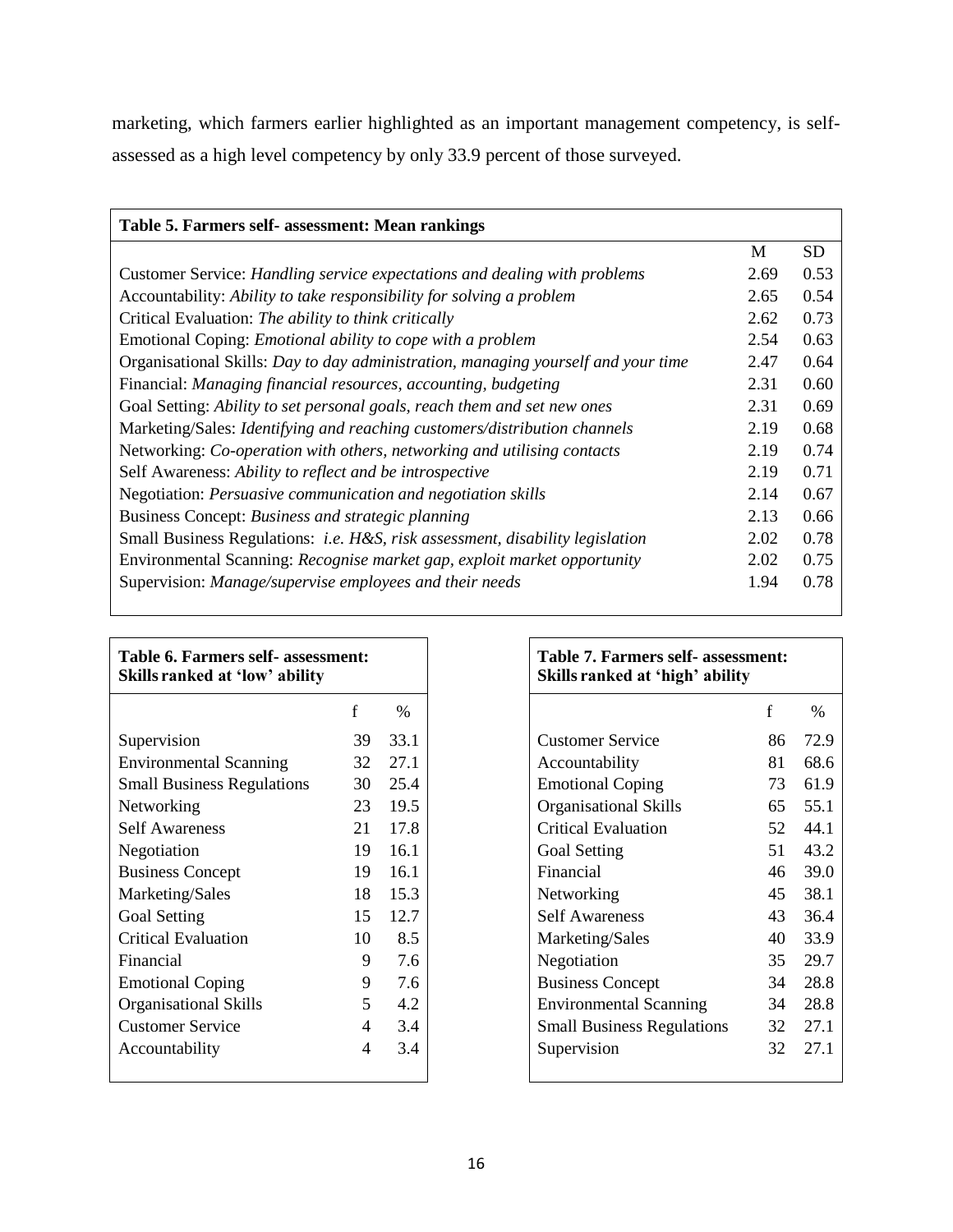Of greater interest are those that have previously been identified as entrepreneurial competencies yet which clearly represent very low mean rankings in respect to the respondents' personal skill evaluation. For instance, only 28.8 percent of respondents self-assess as possessing a high personal ability in both 'business concept' and 'environmental scanning' competencies. Moreover, an almost comparable number self-assess as low ability against 'environmental scanning' (27.1 percent), though fewer respondents do so for 'business concept' (16.1 percent).

Thus, it is evident that, by asking farm respondents to self evaluate their own competencies, one can readily identify that a number of managerial and personal maturity skills dominate at the expense of those which are widely identified as entrepreneurial competencies.

#### **Discussion and Conclusions**

What becomes clear from the discussions above is that farmers value a number of managerial competencies, including customer service, managing finances and marketing, as necessary skills for successful diversification. What is also clear is that, when presented with a self-assessment tool, whilst customer service scores highly, competency in finances and marketing rank lower. This suggests that farmers would welcome support in these areas in farm business advisory and support services.

Also prominent within the results is the implication that a range of entrepreneurial and higher order competencies are considered less important, and also self-assessed at a lower competency level, than the earlier cited management functions. Whilst acknowledging that the business and management competencies identified remain important, entrepreneurship is about much more than managing; it is increasingly centred on innovation, risk-taking and the discovery and exploitation of opportunities. Moreover, as opportunity increasingly becomes the foci for entrepreneurship research, then one must acknowledge that 'environmental scanning' (or the ability to recognise and exploit market opportunities) exists only at relatively low levels amongst farm tourism operators in this study area. Similarly, the perception amongst farmers that 'business concept', as a competency, is relatively unimportant for diversification, along with low self-evaluations of their abilities in this regard, raises additional concerns. Consequently, one is forced to question whether the farmers in this research area are entrepreneurial to the extent that the emerging literature on rural enterprise suggests. Evidently, this is an aspect that would require a greater depth of empirical work to confirm, but in the context of the introduction to this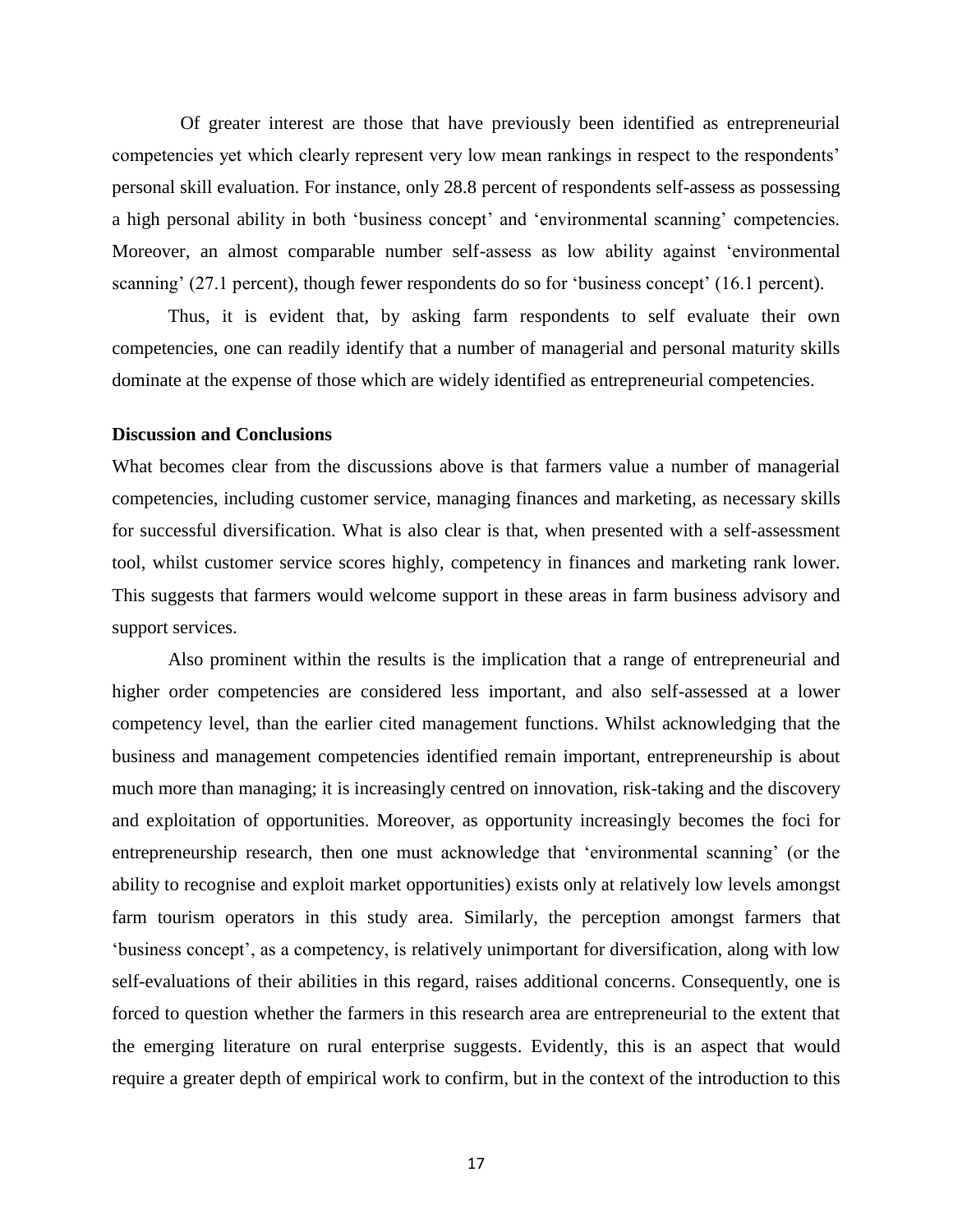paper – that farmers must develop new skills and competencies to remain competitive – then the distinct lack of a many of the entrepreneurial competencies identified may have very real implications for the long term survival of these farm tourism ventures

As Lans, *et al.* (2008) have highlighted, the true potential of focusing on entrepreneurial competence lies in (1) making the small-business owner aware of his / her own competence level, (2) identifying the importance of specific competencies to business success, and (3) providing subsequent direction and guidance in competence and skill development. The nature of the research design here does not allow for progress of this kind, but the contribution of this paper lies in establishing and profiling a specific managerial and entrepreneurial skills-set deemed necessary for farm diversification to tourism. Moreover, future progress lies in establishing a mutually agreed set of competencies and in identifying their significance for entrepreneurial ventures, as a precursor to influencing farm tourism advisory and support systems. Hence, agreement on the specific skills and competence clusters required by both rural entrepreneurs and those engaged in tourism enterprise, is essential and in this respect, the authors welcome critical debate and dialogue on this issue.

Furthermore, this paper establishes that there is clearly greater scope for tourism discourse to engage more deeply with the literature on entrepreneurship and entrepreneurial competence. In particular, the bodies of literature on rural and farm tourism must move beyond the currently limited and fragmented discussion that currently exists on the characteristics of farms and farm families that lead to entrepreneurial success. Indeed, this is a debate overdue in respect to small tourism firms generally, a debate essential, 'to develop a framework unique to the entrepreneurship domain of hospitality and tourism research' (Li, 2008: 1013). Moreover, whilst diversification to tourism remains a prominent strategy, often encouraged by top-down policy initiative and public funding; policies that often identify entrepreneurship as the engine of rural development, then the need to understand and to evaluate the entrepreneurial capital of rural ventures, households and individuals becomes all the more prominent. In short, this paper has sought to make a contribution to this aim and to outline the value in exploring the role of entrepreneurial competences further, though evidently more work remains to be done in this important area.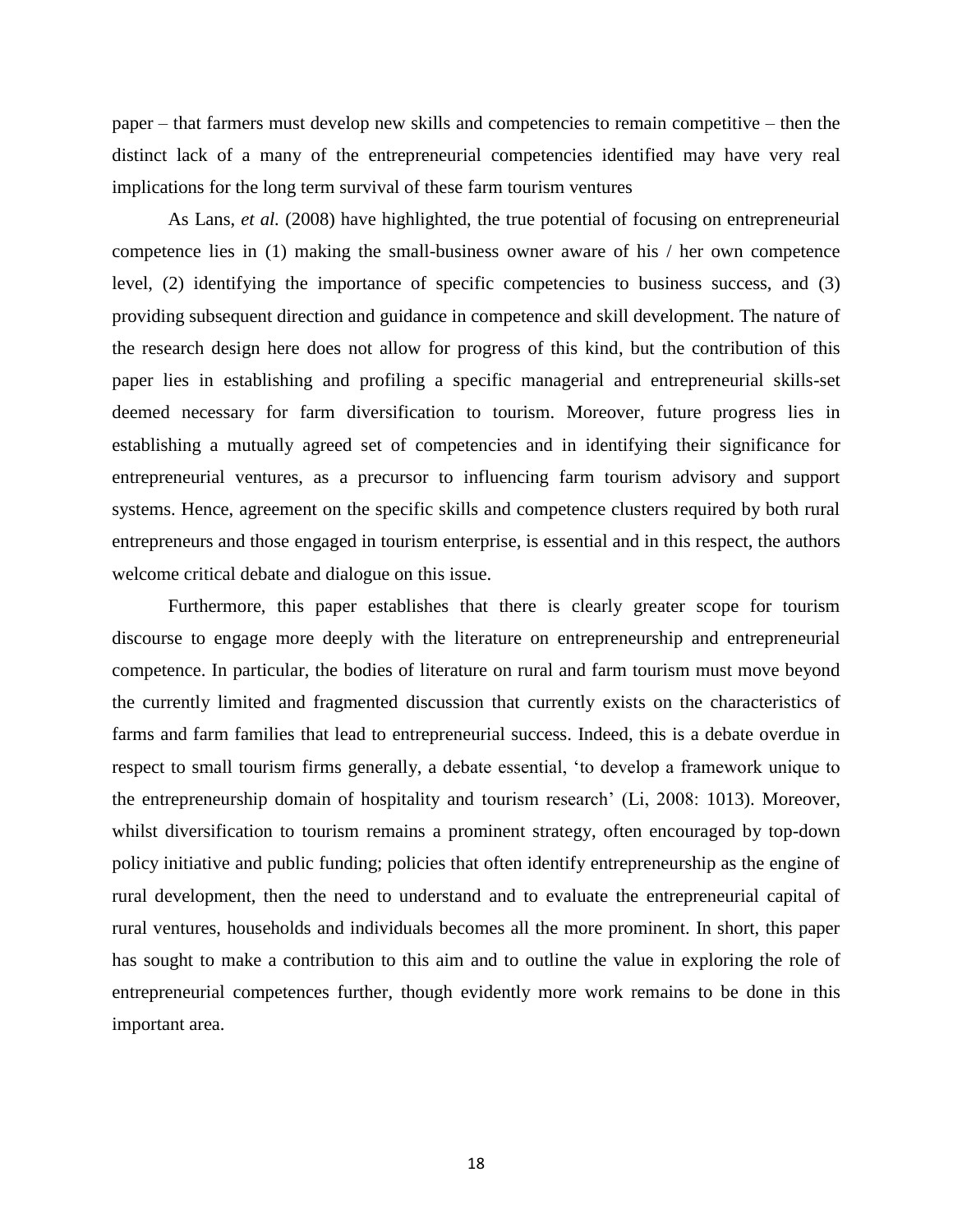# **References**

- Barbieri C. and Mshenga P. (2008) The role of firm and owner characteristics on the performance of agritourism farms. *Sociologia Ruralis* 48(2): 166-183.
- Bergevoet R. H. M. (2005) Entrepreneurship of Dutch dairy farmers. *Department of Social Sciences.* Wageningen University.
- Bergevoet R. H. M. and Van Woerkum C. (2006) Improving the Entrepreneurial Competencies of Dutch Dairy Farmers through the Use of Study Groups. *The Journal of Agricultural Education and Extension* 12(1): 25 - 39.
- Bird B. (1995) Towards a theory of entrepreneurial competency. *Advances in Entrepreneurship, Firm Emergence and growth* 2: 51-72.
- Bridge S., O'Neill K. and Martin F. (2009) *Understanding Enterprise, Entrepreneurship and Small Business,* Basingstoke: Palgrave Macmillan.
- Brinckmann J. (2007) *Competence of top management teams and success of new technologybased firms: a theoretical and empirical analysis concerning competencies of entrepreneurial teams and the development of their ventures,* Wiesbaden: DUV.
- Busby G. and Rendle S. (2000) The transition from tourism on farms to farm tourism. *Tourism Management* 21(6): 635-642.
- Butts S., McGeorge A. and Briedenhann J. (2005) The Great Cornish Maize Maze. *Culture and Agriculture* 27(1): 61-68.
- Chell E. (2008) *The Entrepreneurial Personality: A Social Construction,* London: Routledge.
- Clark J. (2009) Entrepreneurship and diversification on English farms: Identifying business enterprise characteristics and change processes. *Entrepreneurship & Regional Development* 21: 213-236.
- Couzy C. and Dockes A.-C. (2008) Are farmers businesspeople? Highlighting transformations in the profession of farmers in France. *International Journal of Entrepreneurial Behaviour and Research* 6(3): 407-420.
- Defra. (2007) *Barriers to Farm Diversification: Report of the Joint Industry Working Group,*  London: Department for Environment, Food and Rural Affairs.
- Defra. (2010) *Impacts on Changes in the Wider Economy on Agriculture and the Agri-Environment,* London: Report prepared by The Andersons Centre, for Defra.
- EU (2008) *Other gainful activities: pluriactivity and farm diversification in EU-27,* Brussels: European Union Directorate-General for Agriculture and Rural Development.
- Eurostat. (2011) *Eurostat Database (Other activities on the holding: Number of farms, agricultural area and economic size by legal status of holding, type of farming and economic size of farm)*. Available at: http://epp.eurostat.ec.europa.eu/.
- Getz D., Carlsen J. and Morrison A. (2004) *The family business in tourism and hospitality,*  Wallingford: CABI.
- Hayton J. C. and McEvoy G. M. (2006) Guest editors' note. *Human Resource Management* 45(3): 291-294.
- Hildenbrand B. and Hennon C. B. (2008) Beyond the concpet of 'getting big or getting out': entrepreneurship strategies to survive as a farm family. *International Journal of Entrepreneurship and Small Business* 6(3): 479-495.
- Hill B. (2007) *Business Competence,* University of London: A report to Defra.
- Hjalager a. (1996) Agricultural diversification into tourism Evidence of a European Community development programme. *Tourism Management* 17(2): 103-111.
- Jones D., Moreddu C. and Kumagai T. (2009) *The Role of Agriculture and Farm Household*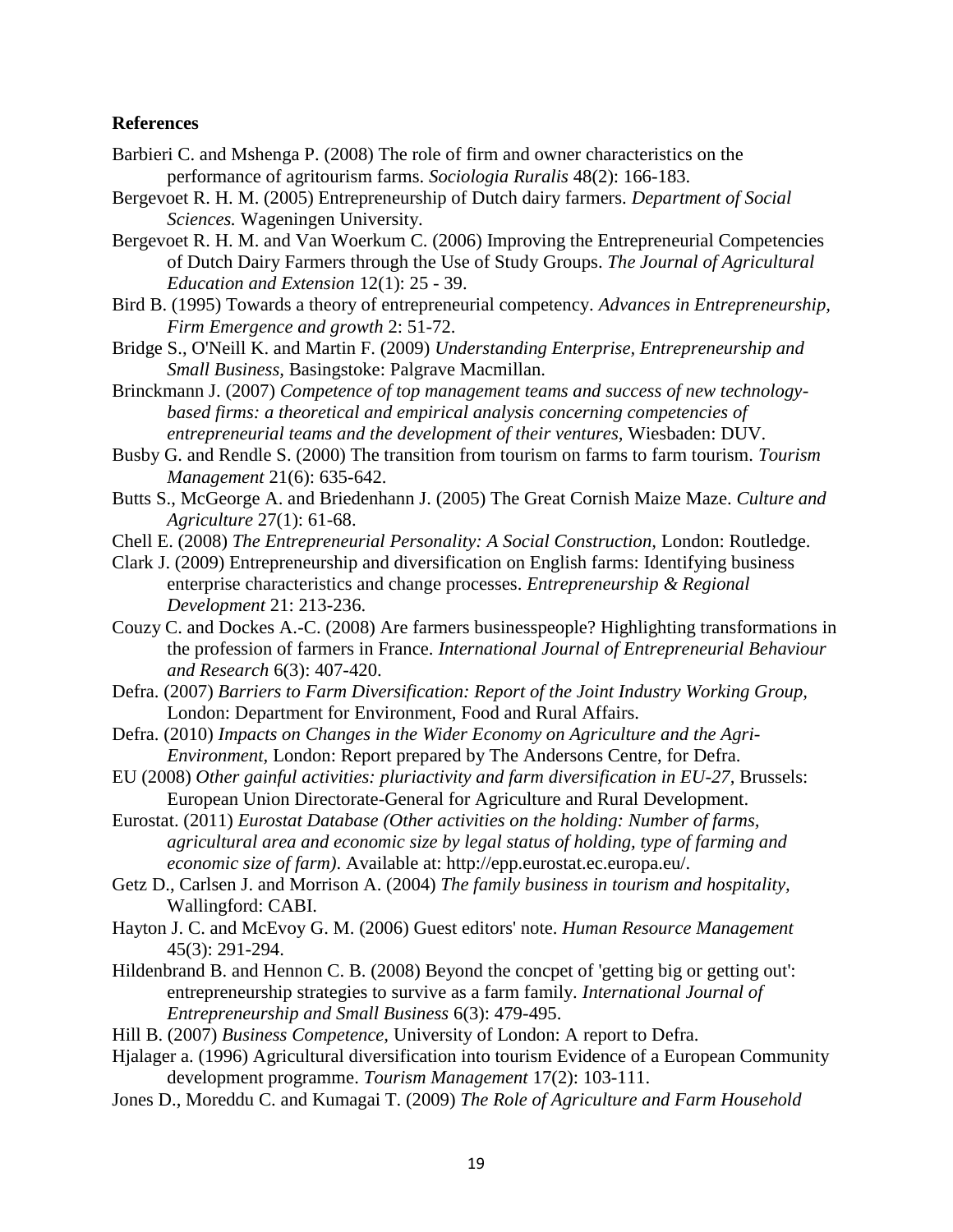*Diversification in the Rural Economy: Evidence and Initial Policy Implications, Paris:* Organisation for Economic Co-operation and Development.

- Kobia M. and Sikalieh D. (2010) Towards a search for the meaning of entrepreneurship. *Journal of European Industrial Training* 34(2): 110-127.
- Koh K. and Hatten T. (2002) The Tourism Entrepreneur: The Overlooked Player In Tourism Development Studies. *International Journal of Hospitality & Tourism Administration* 3(1): 21-48.
- Lans T., Biemans H., Mulder M., *et al*. (2010) Self-Awareness of Mastery and Improvability in Small Business in the Agrifood Sector. *Human Resource Development Quarterly* 21(2): 147-168.
- Lans T., Hulsink W., Baert H., *et al*. (2008) Entrepreneurship Education and Training in a Small Business Context: Insights from the Competence-Based Approach. *Journal of Enterprising Culture* 16(4): 363-383.
- Lantra. (2005) *Developing Business Competence: The Business Case for a Competence Framework,* Coventry: Lantra (The Sector Skills Council for the Environmental and Land-Based Sector).
- Lazear E. P. (2004) Balanced Skills and Entrepreneurship. *American Economic Review* 94(2): 208-211.
- Lazear E. P. (2005) Entrepreneurship. *Journal of Labor Economics* 23(4): 649-680.
- Le Deist F. D. and Winterton J. (2005) What is competence? *Human Resource Development International* 8(1): 27-46.
- Li L. (2008) A review of entrepreneurship research published in the hospitality and tourism management journals. *Tourism Management* 29(5): 1013-1022.
- Lichtenstein G. A. and Lyons T. S. (2001) The Entrepreneurial Development System: Transforming business talent and community economies. *Economic Development Quarterly* 15(3): 3-20.
- Luken T. (2004) Zijn competenties meetbaar? [Are competencies measurable?]. *Tijdschrift voor hoger onderwijs* 22(1): 38-53.
- Man T. W. Y. (2006) Exploring the behavioural patterns of entrepreneurial learning: A competency approach. *Education + Training* 48(5): 309-321.
- Man T. W. Y., Lau T. and Chan K. F. (2002) The competitiveness of small and medium enterprises A conceptualization with focus on entrepreneurial competencies. *Journal of Business Venturing* 17(2): 123-142.
- McElwee G. (2006) Farmers as Entrepreneurs: Developing Competitive Skills. *Journal of Developmental Entrepreneurship* 11(3): 187.
- McElwee G. (2008) A taxonomy of entrepreneurial farmers. *International Journal of Entrepreneurship and Small Business* 6(3): 465-478.
- McElwee G. and Bosworth G. (2010) Exploring the strategic skills of farmers accross a typology of farm diversification approaches. *Journal of Farm Management* 13(12): 819-838.
- McGehee N. G. (2007) An Agritourism Systems Model: A Weberian Perspective. *Journal of Sustainable Tourism* 15(2): 111-124.
- Meert H., van Huylenbroeck G., Vernimmen T., *et al*. (2005) Farm household survival strategies and diversification on marginal farms. *Journal of Rural Studies* 21(1): 81-97.
- Mitchelmore S. and Rowley J. (2010) Entrepreneurial competencies: A literature review and development agenda. *International Journal of Entrepreneurial Behaviour and Research* 16(2): 92-111.